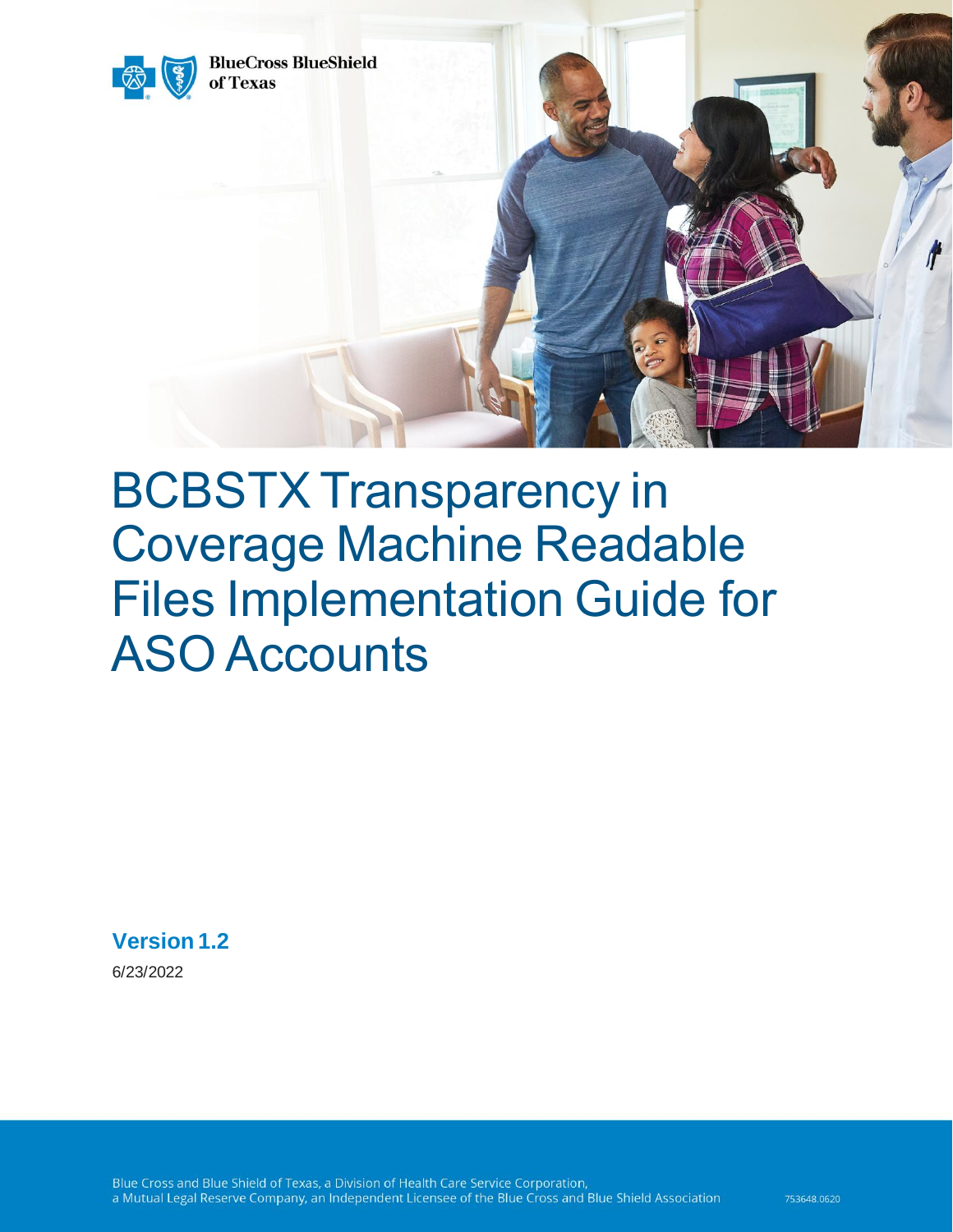# **Table of Contents**

| 1                  |                                                     |    |
|--------------------|-----------------------------------------------------|----|
| 1.1                |                                                     |    |
| 1.2                |                                                     |    |
| 1.3                |                                                     |    |
| $\mathbf{2}$       |                                                     |    |
| 2.1                |                                                     |    |
| 2.2                |                                                     |    |
| 2.3                |                                                     |    |
| 2.4                |                                                     |    |
| 2.5                |                                                     |    |
| 2.6                |                                                     |    |
| 3                  | Machine Readable Files Details and Data Elements  6 |    |
| 3.1                |                                                     |    |
|                    |                                                     |    |
| 3.2                |                                                     |    |
| 3.2.1<br>3.2.2     |                                                     |    |
| 3.2.3              |                                                     |    |
| 3.2.4              |                                                     |    |
| 3.2.5              |                                                     |    |
| 3.2.5.1<br>3.2.5.2 |                                                     |    |
| 3.3                |                                                     |    |
| 3.3.1              |                                                     |    |
| 3.3.2              |                                                     |    |
| 3.4                |                                                     |    |
| 3.5                |                                                     |    |
| 4                  |                                                     |    |
| 5                  | Definitions.                                        | 25 |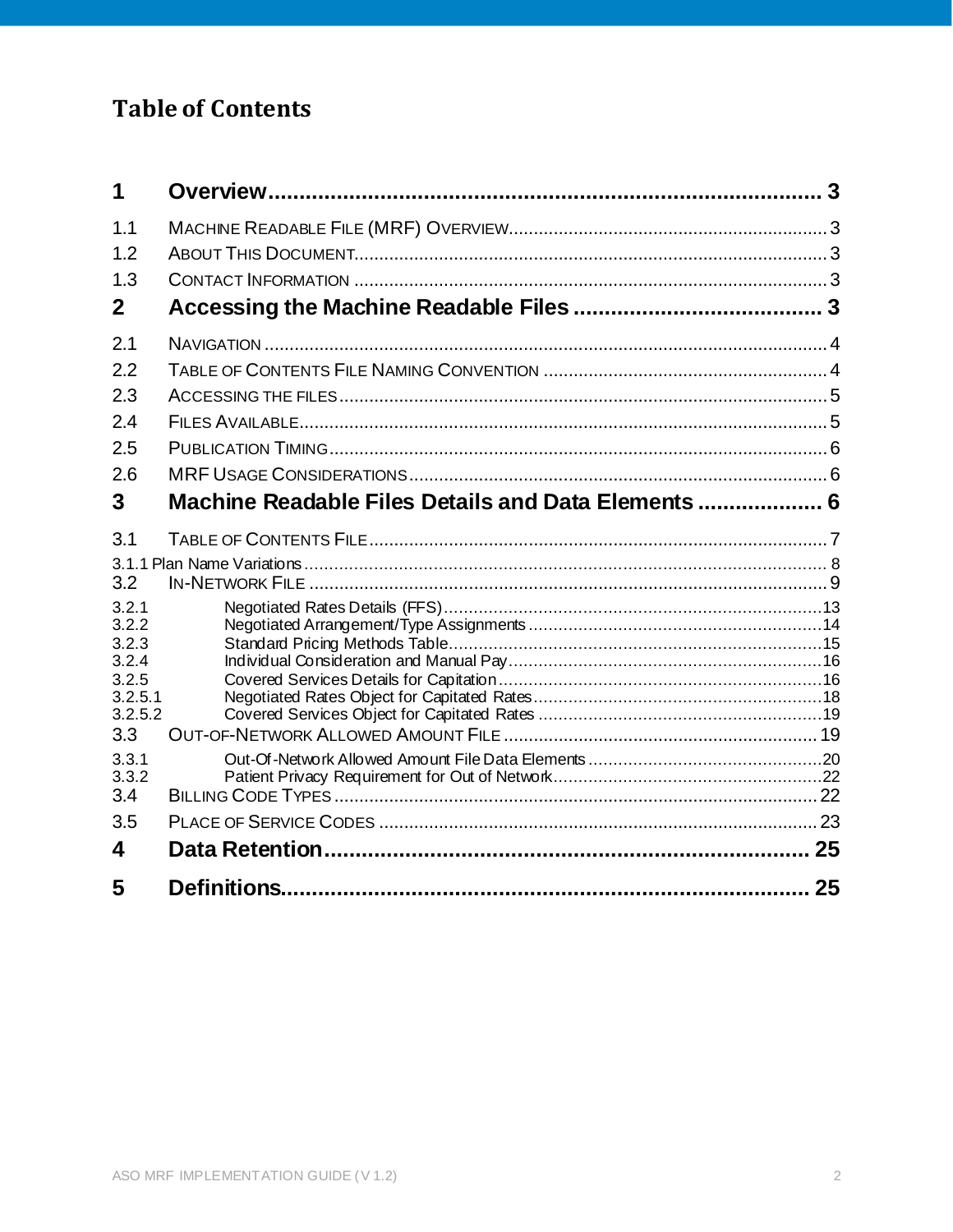# <span id="page-2-0"></span>**1 Overview**

# <span id="page-2-1"></span>**1.1 Machine Readable File (MRF) Overview**

Under the Transparency in Coverage Final Rule, plans and issuers will disclose pricing information to the public through machine readable files accessible via a table of contents file. One file requires disclosure of negotiated rates between plans and providers for covered items and services, known as the In-Network File. The second file discloses unique allowed amounts and billed charges for out of network services, known as the Out-of-Network Allowed Amount File. The table of contents includes links to both types of files. The machine readable files are posted on a publicly accessible website, free of charge, without requiring personal identifying information or logging into an account. The file is updated monthly. The files are described in detail in [Section 3](#page-5-2) of this document. A third file related to pharmacy is indefinitely on hold. The file contents also include coverage options subject to the Texas Health Care Reimbursement Rate Information pursuant to Chapter 38 of the Texas Insurance Code.

A machine readable file is a digital representation of information in a file that can be imported or read by a computer system for further processing without human intervention, while ensuring no semantic meaning is lost. The machine readable file exchange uses the JavaScript Object Notation [\(JSON](https://en.wikipedia.org/wiki/JSON)) file format and leverage CMS schema version 0.10 as defined on th[e CMS GitHub site](https://github.com/CMSgov/price-transparency-guide).

Group health plans are accountable for publishing the pricing for their plans. To support group health plans that leverage BCBSTX for network negotiation and claims processing, BCBSTX will generate the In Network and Out of Network Files for all plans administered by BCBSTX and required to comply with the Transparency in Coverage Final Rule. These files are available to the issuer of a group health plan on July 1, 2022.

#### <span id="page-2-2"></span>**1.2 About This Document**

The MRF Implementation Guide supports Accounts with Administrated Services Only (ASO) by introducing the file requirements specified under the Transparency in Coverage Rule, defining the data included in the files, and clarifying the process for accessing the specific files with pricing data by account's benefit plans.

This implementation guide includes:

- Directions for assessing the machine readable files (Section 2)
- Definition of the Table of Contents file (section 2.2)
- Clarification on publication timing and data updates (Section 2.4)
- Definition of the In-Network File data layout with field definitions (Section 3.3)
- Definition of the Out-of-Network Allowed Amount File data layout with field definitions (Section 3.4)

#### <span id="page-2-3"></span>**1.3 Contact Information**

For questions related to the implementation guide or machine readable files please contact MRFInquiry@BCBSTX.com.

<span id="page-2-4"></span>For all other questions, please reach out your account representative.

# **2 Accessing the Machine Readable Files**

BCBSTX publishes each account's files to a publicly accessible site. The site includes the MRFs for all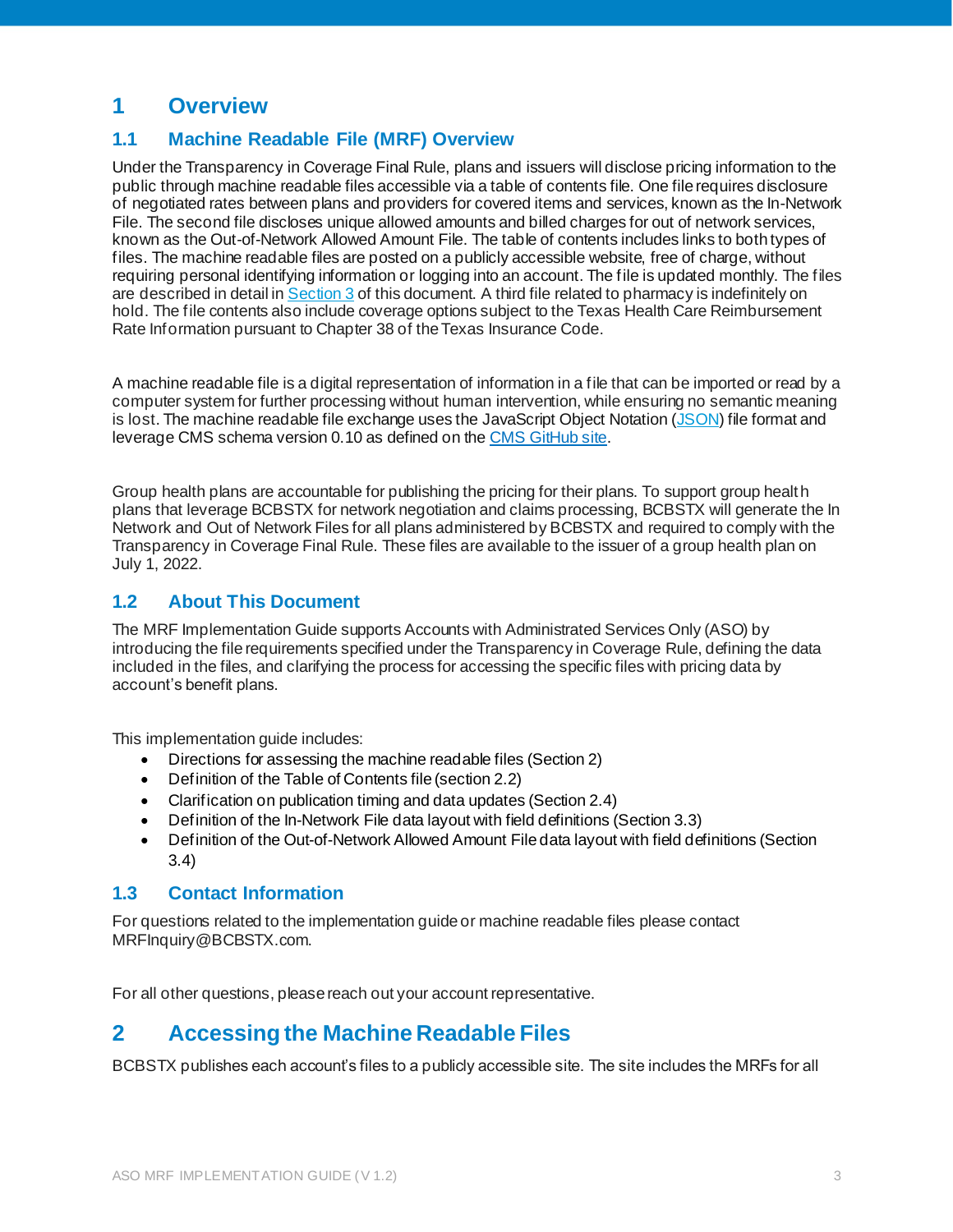plans offered by the account that have active membership and are administered by BCBSTX.

### <span id="page-3-0"></span>**2.1 Navigation**

To access the files, each account has a unique link to a webpage driven by the company's Employer Identification Number (EIN). This webpage is freely available without logging in to an account and can be accessed using the following format:

#### <https://bcbstx.com/asomrf?EIN=123456789>

#### **Navigating to the website:**

- 1) Replace [123456789] with the organization's EIN removing the "- "
	- a. Ex: 12-3456789 is the original EIN; add 123456789 in the URL
- 2) Type the URL to a browser and hit enter. The screen will now display access to the files specific to the organization's account, representing all plans with active membership.

These files are compressed using .gzip format, which may require a tool for opening.

#### **Screen Preview:**

Below is a screenshot of the landing page and Table of Contents that includes an account's MRFs. The Last Updated On date represents the date the Table of Contents MRF was created. The INN and OON MRFs may not reflect the same date as the Last Updated On date on the webpage.

| Machine Readable Files                                                                       | Last Update: 2022-03-28 |  |
|----------------------------------------------------------------------------------------------|-------------------------|--|
| The information on this page is published as                                                 |                         |  |
| required by the Transparency in Coverage Final Rule.                                         |                         |  |
| The files within the table of contents below are                                             |                         |  |
| significantly larger than average website downloads.                                         |                         |  |
| Your download time/speed is dependent on your                                                |                         |  |
| home internet speed, browser, and computer                                                   |                         |  |
| hardware. These files are compressed using gzip format,                                      |                         |  |
| which may require a tool for opening.                                                        |                         |  |
| For more information on machine-readable files,<br>please refer to the Implementation Guide. |                         |  |
| <b>Table of Contents</b>                                                                     |                         |  |
| 2022-07-01_Blue Cross and Blue Shield of Illinois_123456789_index.json                       |                         |  |

#### <span id="page-3-1"></span>**2.2 Table of Contents File Naming Convention**

The table of contents includes a downloadable page which is used to access the MRFs. The link uses the following naming conventions: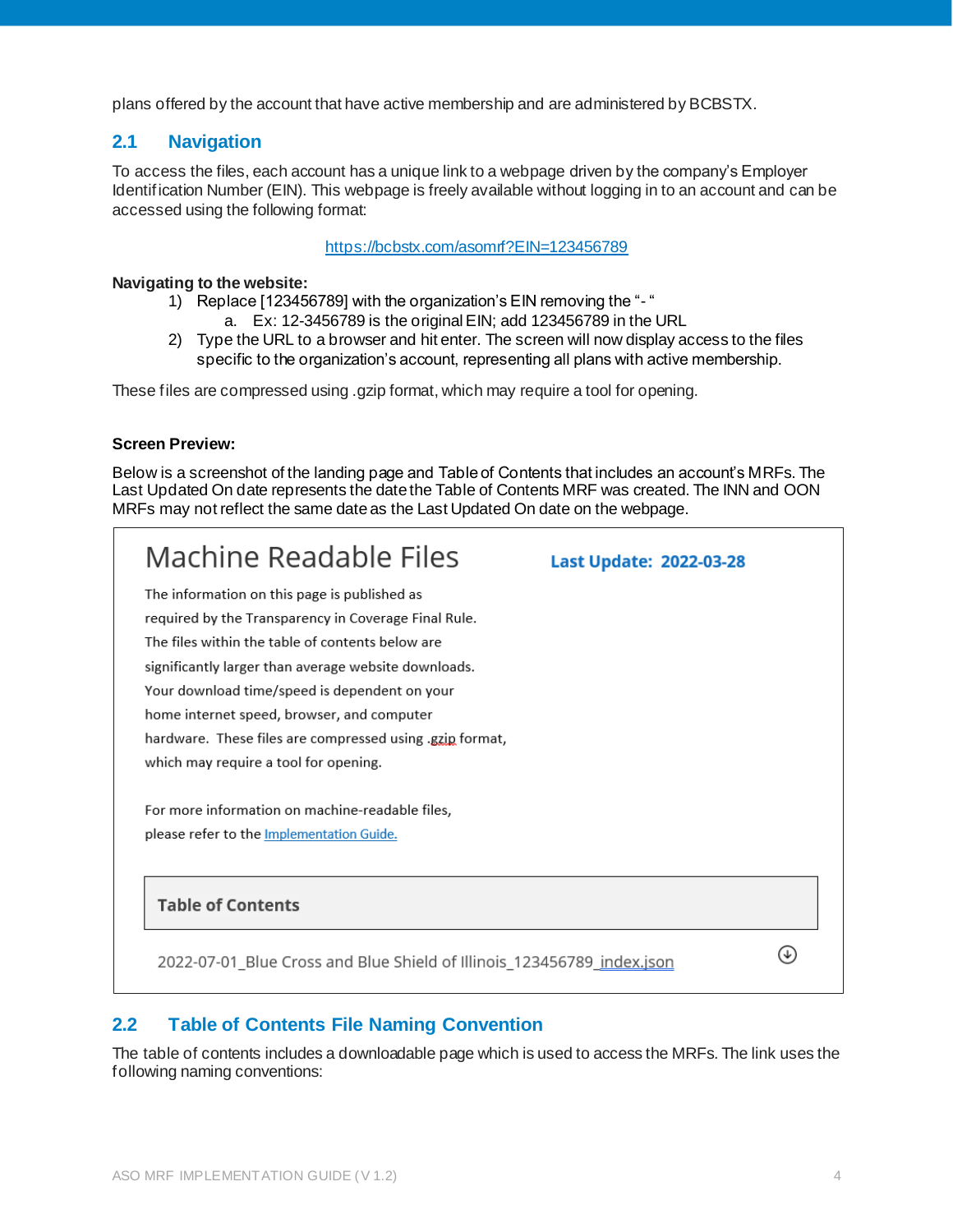#### *<YYYY-MM-DD>\_<payer or issuer name>\_<EIN>\_index.<file extension>*

*Example: 2021-06-25\_Blue Cross and Blue Shield of Texas\_123456789\_index.json*

#### **Component Definitions:**

- $\le$  YYYY-MM-DD $>$ : The date that the file was generated with updated plan (or policy) information which will be  $25<sup>th</sup>$  of before each month
- < payer or issuer name >: The name of the payer or issuer organization
- <EIN>: References the account's specific EIN used to render the plan (or policy) information
- <file extension>: Defines the file extension as JSON

#### <span id="page-4-0"></span>**2.3 Accessing the files**

- <span id="page-4-1"></span>1) Click on download button next to the table of contents 'index'. This will launch a popup window.
- 2) Click "download' on the pop up window to initiate the file download. Once the file is downloaded and opened, the table of contents will show as the sample below:

| ("reporting entity name":"Blue Cross and Blue Shield of Illinois","reporting entity type":"third-party administrator","reporting structure":[{"reporting plans":[{"plan name":"015597<br>work file 1 of 28","location":"https://bcbsil.mrfpve.bcbs.com/2022-05 040 05C0 in-network-rates 1 of 28.json.gz?&Expires=1660217930&Signature=QkdKk2anXXPm4TwpMZZTIfhr7Fsccw5C5euLTZvW |
|---------------------------------------------------------------------------------------------------------------------------------------------------------------------------------------------------------------------------------------------------------------------------------------------------------------------------------------------------------------------------------|
|                                                                                                                                                                                                                                                                                                                                                                                 |
| ev-Pair-Id=K81ZJ0AT7C4EL"}{"description":"AR True Blue PPO in-network file"."location":"https://bcbsil.mrfpve.bcbs.com/2022-05 020 02I0 in-network-rates.ison.gz?&Expires=1660217930&                                                                                                                                                                                           |
| hI1F2Ozk9Sv9eWWzYlYNe~Ay7dfG1TWWA6KUosfgDZ1Ru7xPhIIM1YE23aKYCmehuntaRufd2RFm3rHpK~iw &Key-Pair-Id=K81ZJ0AT7C4EL"}{"description":"CA BlueCross PPO in-network file 6 of 28","location                                                                                                                                                                                            |
| qGBFGf5pIeFWnpzxSftLfV~q~5pp7R4R0CUv~yvHBCB3XcycJNVn28VOSJBdlLOsRogWtYfevBgpQw-krAXV6HaT7cWj8ZtykfAEd2SErhvxnXwjZaRCcAEqjrqunZzYVoUbMOOuYPEZ4poocC-9EQ91Xc9cXncRNfMPKuci8DKwJhPWpkJipV                                                                                                                                                                                          |
| 4mbA~iZhviHaSPF3Hem6eFI765SD~1XiSDUFxP3eR1P-oRf7WZ4eduU3V~pV7uM1RvaD2E4WkLebE7~RfENxIBu7Om3AoW8s5JLeHPOOuA3JeoZe2NZS7c4eNzYDCdHJRIJJZrFTusXDYLEWuFdPSJXa1GpC0O2vcm02z~hrw2RUcDx5Kc2KHv                                                                                                                                                                                          |
| rk-rates 18 of 28.json.gz?&Expires=1660217930&Signature=IlzaKTldlorvlAi2nPLDZIMlfMOcta9FesRrLFqNT8HMBuNv71DUJCVmzNTD3gP0sJxsaYIpmPvvrJiK5PcFJmtZEwuGXr3IrxjIiM4nUZgFrRSn4VhVYFNFmDbwBp                                                                                                                                                                                          |
| ocation":"https://bcbsil.mrfpve.bcbs.com/2022-05 040 05C0 in-network-rates 19 of 28.json.gz?&Expires=1660217930&Signature=TiYOQYT5BEg2gO97sNw8y~dQRVEEKCPYZSBDki01ZVN08AoTCAPcR9wW6L-k                                                                                                                                                                                          |
| GL4xqMKabaiLwA &Key-Pair-Id=K81ZJ0AT7C4EL"},{"description":"CA BlueCross PPO in-network file 24 of 28","location":"https://bcbsil.mrfpve.bcbs.com/2022-05 040 05C0 in-network-rates 2                                                                                                                                                                                           |
| pocrICq8kD-Qgm2SRjaNeqTNwVu2cEQ4M3p2rTnEqp1BBH9gjFQKIi-ka1VS7EDu~VWgqN0Bpqk5EGvmXNroHKy2RdpG9XMvhsQ_&Key-Pair-Id=K81ZJ0AT7C4EL"},{"description":"DC MD VA Select Preferred Provider i                                                                                                                                                                                           |
| 3h-XI0mvtJwHAnCgS15i0m5EBsUGG12Dp2HorUfGUhMRMANeCvdXxXcU3vOzF0s0~c0dxKrUCYsyVU~0ApwTovYMzWbCWfm4cKpsCHWztp6ekV3mp3MHFhIPrZtGLIt2nPngpnYqU4y100zYsDZHqoiMH9IK-rPgMFmIxvgb-bbP2yLZnSA~fk                                                                                                                                                                                          |
| cr6fNJYFOSo-Wbsg5t0e3GduiJrtYVytMoRtEdXIVFxIEUn0N9v8KDWKBKg52S7~L2Y-gqauMQYAHYdEaDak-M0HVxWy82k3extX6vXtokWUvmMQRvpHULAtuXHmjBuFW-ucHCRBCYNSi8dagPEKCammBge9w3xA9yjFofe1Qe0jfXPd8~PusP                                                                                                                                                                                          |
| son.gz?&Expires=1660217930&Signature=MBQT2QVrnEw8xrZVkBKvtRBcmK924gQhzuMRvIAg52H1W8DNLSs~PY48HanjC8XCxzcaNH6ffNdPwYDIeK68ozPtsI1jfh11YcADit~PXrF7yPK9UN9zbrspgRJJZbeRwLIgpjIVNfXYb1RN0                                                                                                                                                                                          |
|                                                                                                                                                                                                                                                                                                                                                                                 |

3) These files are in native json format as one line of information, you may need to open the file using a formatting tool such as Notepad++, or upload to a json beautifier tool on the internet, in order to read the structure of the file.

| <b>JSON Viewer</b>                                                                                                                                                                                                                                                                                                                                                                                                                                                                                                                                                                                                                                                                                                                                                                                                                                                                                                                                                                                                                                                                                                                                                                                                                                                                                                                                                                                                                                                                                                                                                                                                                                                     |                                                                          |                                                                                            | C Add to Fay<br>New<br>Save & Share                                                                                                                                                                                                                                                                                                                                                                                                 |
|------------------------------------------------------------------------------------------------------------------------------------------------------------------------------------------------------------------------------------------------------------------------------------------------------------------------------------------------------------------------------------------------------------------------------------------------------------------------------------------------------------------------------------------------------------------------------------------------------------------------------------------------------------------------------------------------------------------------------------------------------------------------------------------------------------------------------------------------------------------------------------------------------------------------------------------------------------------------------------------------------------------------------------------------------------------------------------------------------------------------------------------------------------------------------------------------------------------------------------------------------------------------------------------------------------------------------------------------------------------------------------------------------------------------------------------------------------------------------------------------------------------------------------------------------------------------------------------------------------------------------------------------------------------------|--------------------------------------------------------------------------|--------------------------------------------------------------------------------------------|-------------------------------------------------------------------------------------------------------------------------------------------------------------------------------------------------------------------------------------------------------------------------------------------------------------------------------------------------------------------------------------------------------------------------------------|
| sample ODB v e TD /<br>ヨヨヨアメ<br>1 "reporting entity name": "Blue Cross and Blue Shield of Illinois", "reporting entity type"                                                                                                                                                                                                                                                                                                                                                                                                                                                                                                                                                                                                                                                                                                                                                                                                                                                                                                                                                                                                                                                                                                                                                                                                                                                                                                                                                                                                                                                                                                                                           | $f$ File                                                                 | <b>GD URL</b>                                                                              | $\div$ $\div$ $\div$ $\mathbb{F}$ View $\cdot$<br>T.<br>Select a node                                                                                                                                                                                                                                                                                                                                                               |
| :"third-party administrator", "reporting structure":[("reporting plans":[("plan name"<br>:"015597 PREM PPO WI ALT NET_MFZ", "plan id type":"EIN", "plan id":"01-0338597"<br>"plan_market_type":"group"),("plan_name":"015597 VALUE CDHP_MFA","plan_id_type":"EIN"<br>"plan id":"01-0338597", "plan market type":"group"), ("plan name":"015597 VALUE COHP ALT<br>NET MEZ"."plan id type":"EIN"."plan id":"01-0338597"."plan market type":"group")<br>.("plan name":"015597 PREH PPO WI ALT NET","plan id type":"EIN","plan id":"01-0338597"<br>"plan market type":"group"),("plan name":"015597 PPD PLAN ACTIVES","plan id type":"EIN"<br>"plan id":"01-0338597","plan market type":"group"),("plan name":"015597 PPO PLAN<br>ACTIVES MFA","plan_id_type":"EIN","plan_id":"01-0338597","plan_market_type":"group"}<br>.("plan_name":"015597_STAND_PPO_HI_ALT_NET_MFZ","plan_id_type":"EIN","plan_id":"01<br>-0338597"."plan market type":"group")1."In network files":[("description":"CA BlueCross<br>PPO In-network file 1 of 28", "location": "https://bcbsil.wrfpve.bcbs.com/2022<br>-85 848 8508 in-network-rates 1 of 28.json.gz?&Expires=1668217938&Signature<br>-E1rVugzsvUi3YpVgd4d7i7efhC:jtlN-zEfzPh1p5C4ymzknA2uFghyYjYBcG4g3OL7IvHT9BpY-Qva5g8MQsYZ<br>SOnVTXXqEehOEItqYOyhunSngIhdFyNdZGxEV -- 1805c0GqP38osy333erNJWWFC7<br>-fCn-u9yadCSCrvCjTAhg70kmfnm0ppNb0px837e71x1uMoKIgah<br>-pFG2H177cLIPLiPxOS-FoigLEGEDWx-RUOho0-1T95yYv15PyGg9y0=tOuy36nAnvew2URrEEuzUT8nQDyVAnvu<br>BEev-Pair-Id-KB1ZJBAT7C4EL"), ["description": "TX Blue Choice in-network file"<br>."location":"https://bcbsil.mrfove.bcbs.com/2022-05 400 59HD in-network-rates.ison.gz | Auto Update<br>Vrho<br>Vacasion homes<br>for advancer you<br>call family | <b>D</b> Big Num<br><b>Tree Viewer</b><br><b>D</b> X<br><b>Find yours</b><br>2 Tab Space V | plan id: 01-0338597<br>plan market type : group<br>$v$ 5 (4)<br>plan name: 015597 PPO PLAN ACTIVES MFA<br>plan_id_type : EIN<br>plan id: 01-0338597<br>plan_market_type : group<br>7.6(4)<br>plan name: 015597 STAND PPO WI ALT NET MFZ<br>plan 1d type : EIN<br>plan id: 01-0338597<br>plan_market_type : group<br># in network files [110]<br>$\mathbf{v} \oplus \{2\}$<br>description : CA BlueCross PPO in-network file 1 of 28 |
| RExpires-1660217930&Signature<br>-DickAP6NDmDYCmXA1Ums@lxv1Ney3kuXH9n4Er#T82hUXJH11MOP9E1Y82ELEPm3<br>-9UR4kInk5282LdWaah5KAnbFARzRIJOki.Jbkr#aLrna9eYJNA3MEeAuAoZ8HIIktfKm5GEPrUhVMGegtYIdLV1f                                                                                                                                                                                                                                                                                                                                                                                                                                                                                                                                                                                                                                                                                                                                                                                                                                                                                                                                                                                                                                                                                                                                                                                                                                                                                                                                                                                                                                                                        |                                                                          | Beautify                                                                                   | location: https://bcbsil.mrfpve.bcbs.com/2022-05 040 0500 in-network-rates 1 c<br>FCn~u9vadCSCruC1TAhe70kmfnm8opNb0ox837e71xIsMoKIgah-pF6ZH377cLIPL1P                                                                                                                                                                                                                                                                               |
| OvnDDMavtiLBdLdBAKKt1Xo3RzlVLI~g6fYbRxBoL4Da48Px~dzcKPUFoD8BaAkHnWaOWrICpTNJClT1SDFV45on<br>gzCntldFEHdtkOPwSCcpUnGz71c-IECxuPbepLwenCxtaEoDc6                                                                                                                                                                                                                                                                                                                                                                                                                                                                                                                                                                                                                                                                                                                                                                                                                                                                                                                                                                                                                                                                                                                                                                                                                                                                                                                                                                                                                                                                                                                         | Minify                                                                   | Validate                                                                                   | 4 1 (2)<br>description: TX Blue Choice in-network file                                                                                                                                                                                                                                                                                                                                                                              |
| -21vexEYv4vmKm1PBEBt7Xk3XTDbRSGENGbWYG1VyKPaUojwtsiTJg &Key-Pair-1d-KB1ZJ0AT7C4EL")<br>,("description":"AR True Blue PPO in-network file","location":"https://bcbsil.mrfpve<br>.bcbs.com/2022-05 020 02I0 in-network-rates.json.gz?&Expires=1660217930&Signature                                                                                                                                                                                                                                                                                                                                                                                                                                                                                                                                                                                                                                                                                                                                                                                                                                                                                                                                                                                                                                                                                                                                                                                                                                                                                                                                                                                                       | to XML                                                                   | to CSV                                                                                     | location: https://bcbsil.mrfpve.bcbs.com/2022-05.400_59H0_in-network-rates.isc<br>9UR4kInk5282LdYNuh5KAnbFARzR1JOkL]bkrMeLrna9eYJNN3MEeAuAo28HilktfKm3<br>$-2(2)$                                                                                                                                                                                                                                                                   |
| =BhffDlsIUatev-617dBtCA-IFinjYRYKpSkLIzw93bMDsZvOk1HLsBAn2<br>-CoD-@p5H45K986NAXV4ckZTn21H7~z5chtdefW]ITKwSeku3002m8                                                                                                                                                                                                                                                                                                                                                                                                                                                                                                                                                                                                                                                                                                                                                                                                                                                                                                                                                                                                                                                                                                                                                                                                                                                                                                                                                                                                                                                                                                                                                   |                                                                          | <b>Co</b> Download                                                                         | description : AR True Blue PPO in-network file                                                                                                                                                                                                                                                                                                                                                                                      |
| -hWybifrdk7LNoezLfP19hySJtv0EWsdcEdINLC9rsM-IHn1SpojgArUoL4UvHY0-LHzw1GlIslhT5tWzXm<br>-scftmD-GhS-AmZsEOoHxCAjBnYH<br>-4sAbbTOxFzHTUUvVFOEJu161xm5Ra@F5qCNK5qFyBecopJnPEvaRcEB3hez-9JhHT]UVBXchDFBA9VxV-q1qVAh<br>@OKONbiTSDTquODHvF-aBsLEGn3ufvw &Kev-PaIr-Id-K8123@AT7C4EL").("description":"DC MD VA<br>Solort Deafonead Decuidar in eaturek filo 24 of 25" "Incation" "https://hchcil.medaug.<br>size: 60.65 KB<br>List Cott                                                                                                                                                                                                                                                                                                                                                                                                                                                                                                                                                                                                                                                                                                                                                                                                                                                                                                                                                                                                                                                                                                                                                                                                                                      |                                                                          | How to create a ISON file?<br><b>JSON Full Form</b>                                        | location : https://bcbsil.mrfpve.bcbs.com/2022-05.020.02I0.in-network-rates.is;<br>4sAbbTOxFzHTUUyYFOEJu16ixm5Ra0FSqCI0(SoFyBecooJnPEyaRcEB3hez=9JhHTJU<br>$-3(2)$<br>description : DC PD VA Select Preferred Provider in network file 34 of 35                                                                                                                                                                                     |

4) Depending on the application used to open the table of contents, you may need to copy and paste the machine readable files into your browser. These files are compressed using the .gzip format, which may require a tool to open.

## **2.4 Files Available**

As described, the In-Network file and the Out-of-Network File is published to the public site available in the Table of Contents file. The In-Network File discloses negotiated rates between plans and providers for all covered items and services. The Out-of-Network Allowed Amount File discloses unique allowable amounts paid for out-of-network services as well as the associated billed charges during a specified time period. Both are available via a separate link in the table of contents.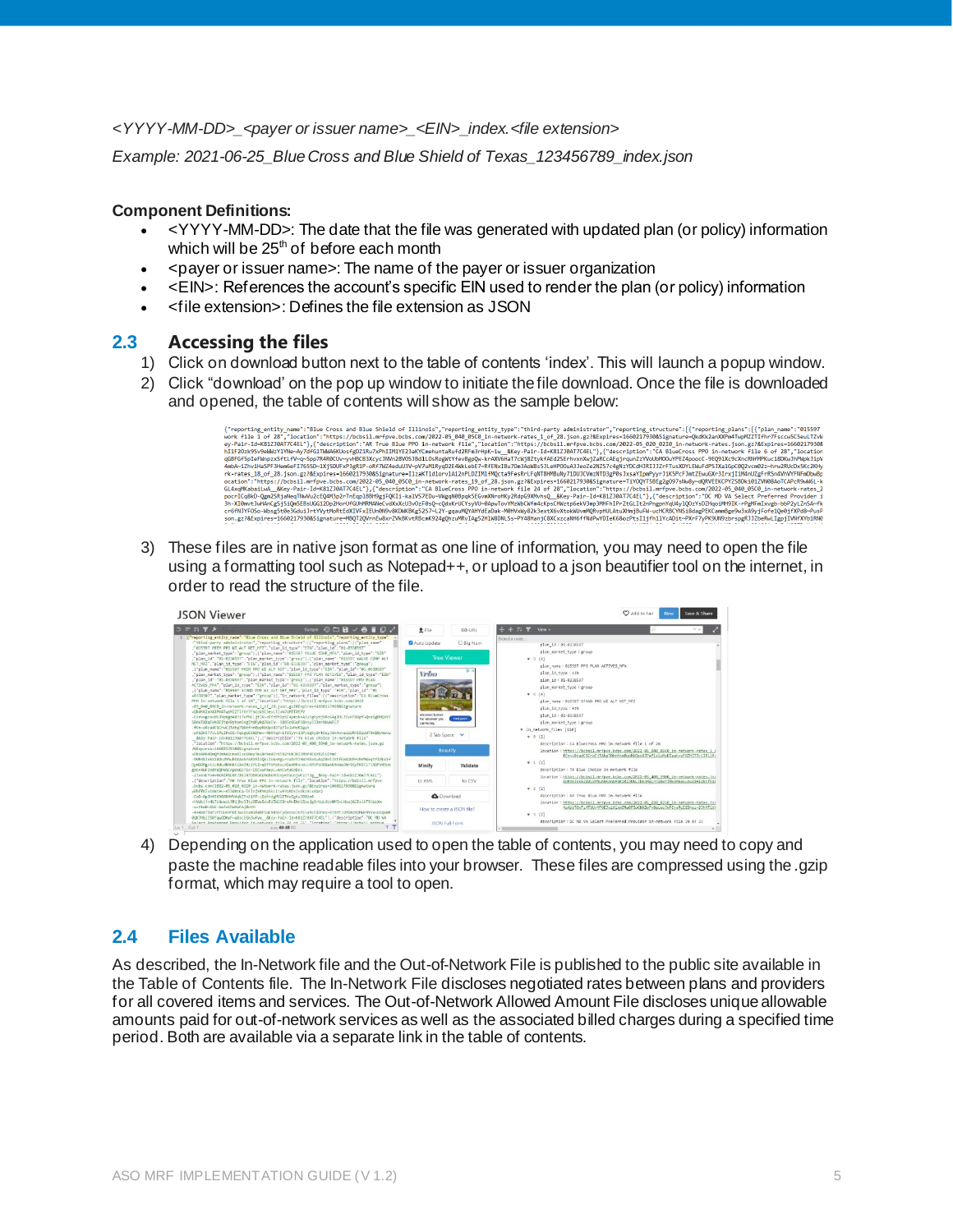#### **Sample machine readable files**:

[In Network machine readable file](https://staging.bcbsil.com/content/dam/bcbs/mrf/implementation-guides/2022-04-10_Blue-Cross-and-Blue-Shield-Of-Illinois_Federal-Employee-Program_in-network-rates.json)

[Out of Network machine readable file](https://staging.bcbsil.com/content/dam/bcbs/mrf/implementation-guides/2022-04-06_Blue-Cross-and-Blue-Shield-Of-Illinois_Blue-Advantage-HMO_allowed-amounts.json)

# <span id="page-5-0"></span>**2.5 Publication Timing**

As of July 1, 2022, BCBSTX publishes the machine-readable files on the  $25<sup>th</sup>$  before the 1<sup>st</sup> of each month beginning on the plan's effective date.

Table of Contents Publication Dates:

- **Example 1**: A plan coverage with a renewal date of Jan. 1, 2022 July 1, 2022, is first published on June 25, 2022, when the rule goes into effect.
- **Example 2:** A plan coverage with a renewal date of July 2, 2022, or later, and renews on the 1<sup>st</sup> day of the month is first published on the  $25<sup>th</sup>$  before the month in which the plan renews.
- Example 3: A new plan coverage is first published on the 25<sup>th</sup> before the effective date's month.

The out-of-network file will only include out-of-network data once the plan has enough claims to meet the threshold for publication, and after the lookback period of 180 days with a 90-day run-out has been reached to support the publication of the data.

- **Example 1**: A plan coverage with a plan year beginning Jan. 1, 2022, or Feb. 1, 2022, with qualifying claims will have out-of-network data published in the initial file released on June 25, 2022.
- **Example 2**: A plan with a July 1, 2022, renewal date will not have met the lookback period of 180 days with a 90-day run-out for qualifying claims and, therefore, the out-of-network file published will contain no data. The November 1, 2022, update will be the first month where qualifying outof-network claims will be incorporated into the out-of-network file.

Out-of-network pricing will not be reported for any new plan until at least 4 months following the effective date of the plan.

In-network and out-of-network pricing files will be removed from the site the month following the plan termination date.

## <span id="page-5-1"></span>**2.6 MRF Usage Considerations**

After accessing the MRFs, the ASO accounts may choose how to share the information with their members. Two potential options include publishing a direct link to this site or downloading and hosting the files in an alternative location. Regardless of which option is chosen, there isn't a limitation for file access. The account will be able to access their files through the month until the next set of files are posted.

If ASO accounts are not linking to BCBSTX but are instead downloading and publishing the files themselves, they will need to update the Entity Type field from "third-party administrator" to "health insurance issuer" or something similar before publishing.

# <span id="page-5-2"></span>**3 Machine Readable Files Details and Data Elements**

This section describes the key components of the Table of Contents, In-Network and Out-of-Network Machine Readable Files according to the Transparency in Coverage Final Rule.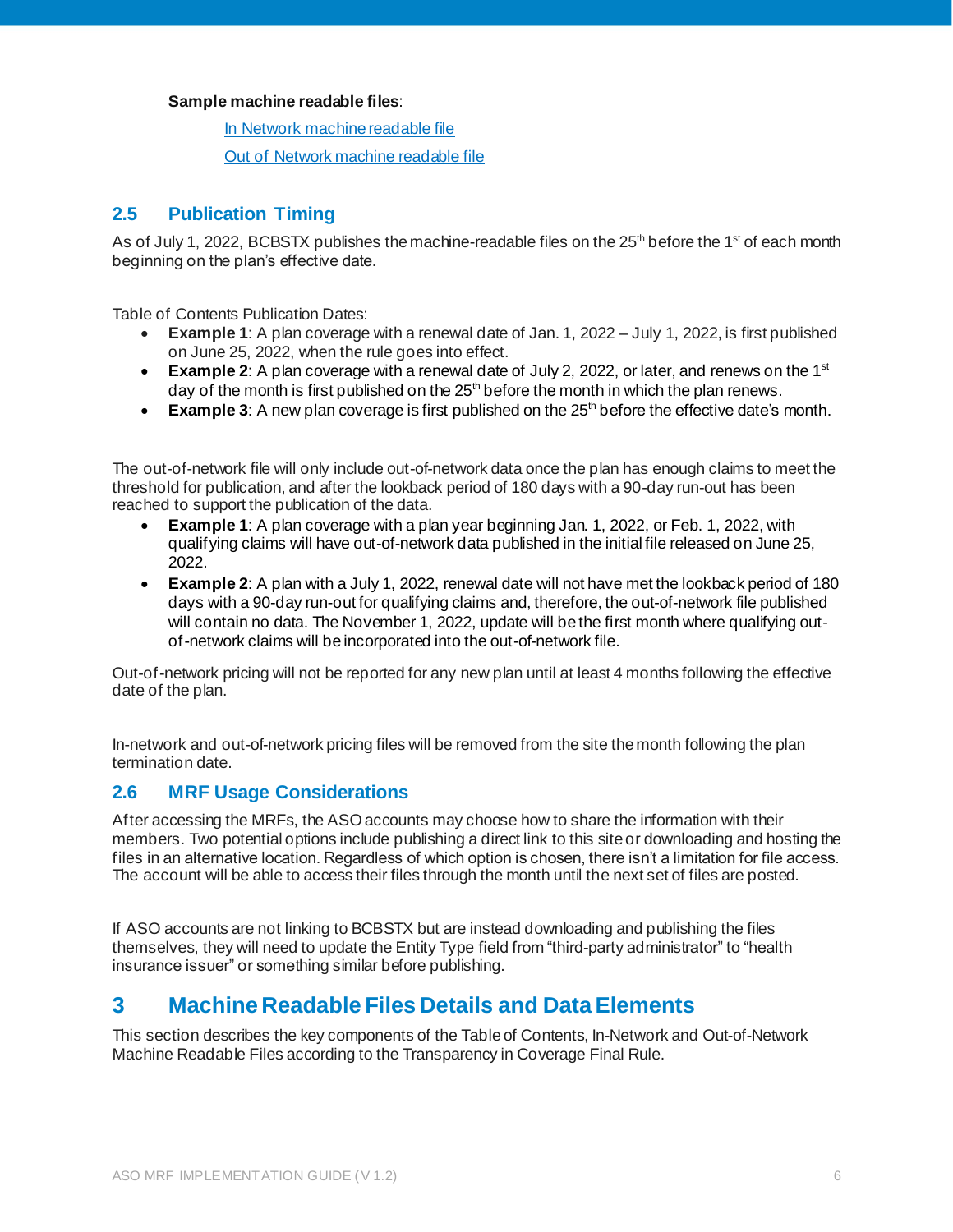**Key Components Content Descriptions**

**Table of Contents –** includes links to the In-Network and Out-of-Network Files for ease of access.

**In-Network File –** available pricing rates known to be in effect at the date of production curated from multiple pricing data sources and/or contracts.

**Out-of-Network File –** allowed and billed charge amounts based on actual claims received for out-ofnetwork services on the *90-day period that begins 180 days prior* to the file publication date. These files may not have pricing information if there were no qualifying samples of out of network claims to publish.

# <span id="page-6-0"></span>**3.1 Table of Contents File**

The table of contents file provides access to the in-network and out-of-network files. For national plans, there are separate files to represent all the plans for that state, as this will make files more manageable for downloading.

| Definition of Table of Contents Data Fields and Disclosures |                                                                                                                                                                                                                                                                                                                                                                                           |                                                                      |                                                                                                                                                                                                                                                                                                                   |  |  |
|-------------------------------------------------------------|-------------------------------------------------------------------------------------------------------------------------------------------------------------------------------------------------------------------------------------------------------------------------------------------------------------------------------------------------------------------------------------------|----------------------------------------------------------------------|-------------------------------------------------------------------------------------------------------------------------------------------------------------------------------------------------------------------------------------------------------------------------------------------------------------------|--|--|
| Data Element                                                | <b>CMS Definition</b>                                                                                                                                                                                                                                                                                                                                                                     | <b>Default Value</b>                                                 | <b>Added Disclosures</b>                                                                                                                                                                                                                                                                                          |  |  |
| <b>Entity Name</b>                                          | The legal name of the<br>entity publishing the MRF                                                                                                                                                                                                                                                                                                                                        | "Blue Cross and Blue<br>Shield of <state>"</state>                   | N/A                                                                                                                                                                                                                                                                                                               |  |  |
| <b>Entity Type</b>                                          | The organization type<br>publishing the file such as a<br>group health plan, health<br>insurance issuer, or a third<br>party contracted through the<br>plan or issuer to provide the<br>required information (e.g., a<br>third-party administrator, a<br>health care claims<br>clearinghouse, or a health<br>insurance issuer that has<br>contracted with a group health<br>plan sponsor) | "third-party<br>administrator"                                       | ASO accounts that decide to<br>download and publish their own<br>files will need to change this<br>field to "health insurance issuer"                                                                                                                                                                             |  |  |
| <b>Plan Name</b>                                            | The plan name and name of<br>plan sponsor and/or<br>insurance company                                                                                                                                                                                                                                                                                                                     | <account #=""> <benefit<br>agreement name&gt;</benefit<br></account> | PPO plans - Example: if the<br>account # is "12345" and the<br>benefit agreement name is "SW<br>HCN OPT 1", the Plan Name<br>field would show "12345 SW<br><b>HCN OPT1"</b><br>HMO Plans - there may be<br>additional identifiers appended<br>to this name, such as group and<br>section numbers to differentiate |  |  |

The table below defines each data field and if they are required for the Table of Contents File.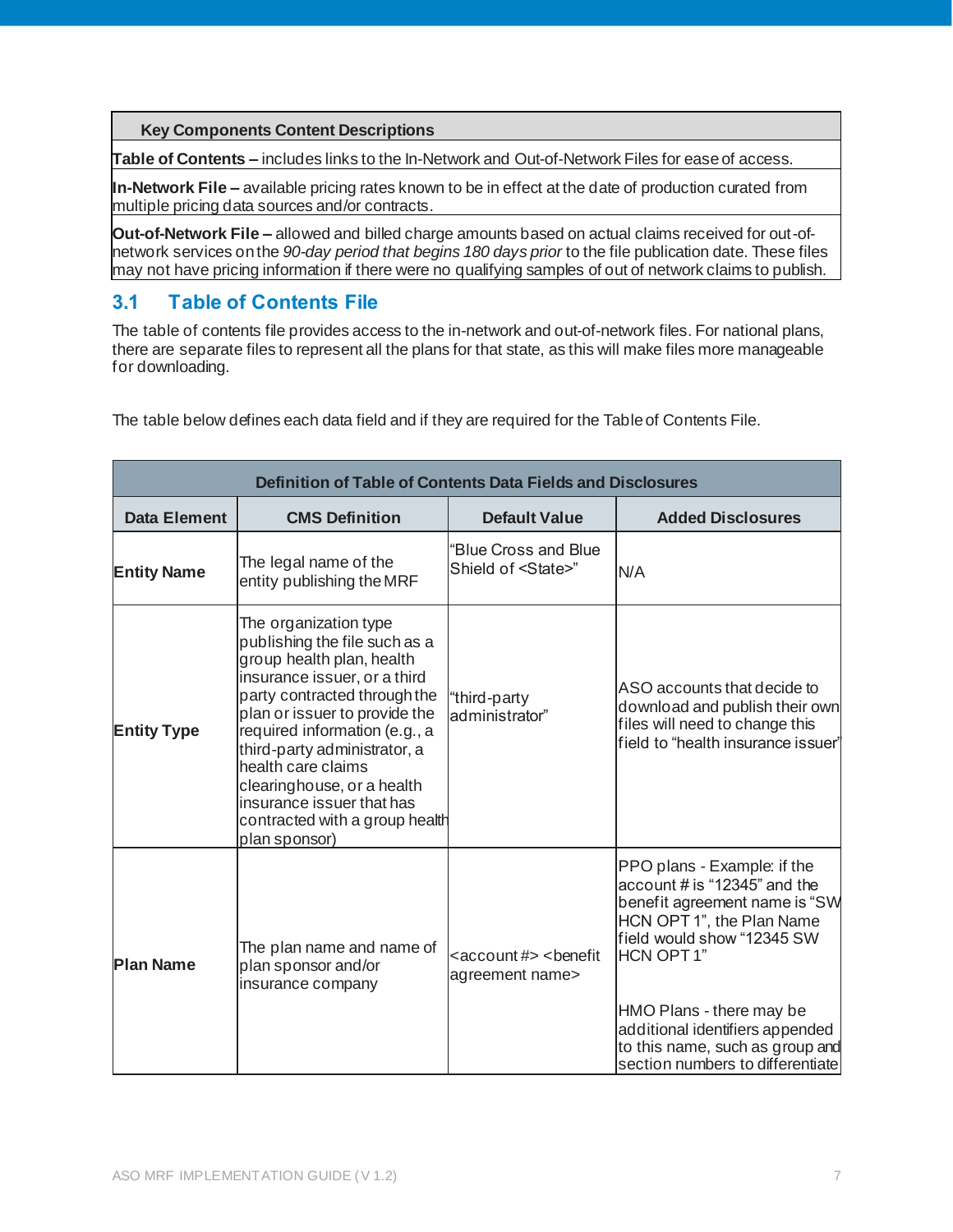|                                                                     |                                                                                                                                                                                                                                                                          |                                              | when there is more than one<br>capitation table per account /<br>benef it agreement. Example:<br>"12345 SW HCN OPT<br>1 123456 0001"                                                                                                                                                                                                                                                                                                                                                                                              |
|---------------------------------------------------------------------|--------------------------------------------------------------------------------------------------------------------------------------------------------------------------------------------------------------------------------------------------------------------------|----------------------------------------------|-----------------------------------------------------------------------------------------------------------------------------------------------------------------------------------------------------------------------------------------------------------------------------------------------------------------------------------------------------------------------------------------------------------------------------------------------------------------------------------------------------------------------------------|
|                                                                     |                                                                                                                                                                                                                                                                          |                                              | See section 3.1.1 for all<br>possible plan name variations.                                                                                                                                                                                                                                                                                                                                                                                                                                                                       |
| Plan Id Type                                                        | Allowed values: "EIN" and<br>"HIOS"                                                                                                                                                                                                                                      | "EIN"                                        | For ASO accounts, the file will<br>contain "EIN" only, not the<br><b>Health Insurance Oversight</b><br>System (HIOS)                                                                                                                                                                                                                                                                                                                                                                                                              |
| <b>Plan ID</b>                                                      | The plan ID is the 14-digit<br>HIOS identifier, or, if<br>unavailable, the 5-digit HIOS<br>identifier. For ASO's or when<br>the HIOS identifier is<br>unavailable, the Plan ID is the Example: XXXXXXXXX<br>EIN for each plan or coverage<br>offered by a plan or issuer | <employer id="" number=""></employer>        | EINs are reported without the<br>hyphen - Example: 12-3456789<br>will render as "123456789"                                                                                                                                                                                                                                                                                                                                                                                                                                       |
| <b>Market Type</b>                                                  | Allowed values: "group" and<br>"individual"                                                                                                                                                                                                                              | "group"                                      | ASO files only be reporting<br>group market types                                                                                                                                                                                                                                                                                                                                                                                                                                                                                 |
| <b>In-Network</b><br>File(s)                                        | See Section 3.2                                                                                                                                                                                                                                                          | <b>Descriptions and URLs</b><br>for INN MRFs | The table of contents file<br>provides the links to all the In-<br>Network pricing plan files<br>associated with each benefit<br>plan/agreement and domain<br>name for downloading the in-<br>network data                                                                                                                                                                                                                                                                                                                        |
| <b>Allowed Amount</b><br>(Out-of-Network)See Section 3.3<br>File(s) |                                                                                                                                                                                                                                                                          | <b>Descriptions and URLs</b><br>for OON MRFs | The table of contents file<br>provides the links to all the<br>allowed amount pricing plan<br>files associated with each<br>benefit plan/agreement. For<br>each allowed amount file, there<br>is a description and location<br>(domain name where the out-of-<br>network data can be<br>downloaded).<br>Some plans may not have out-<br>of-network benefits or enough<br>claims to qualify for publication<br>and therefore no pricing data<br>will be published in the<br>downloadable out-of-network<br>machine readable files. |

#### <span id="page-7-0"></span>**3.1.1 Plan Name Variations**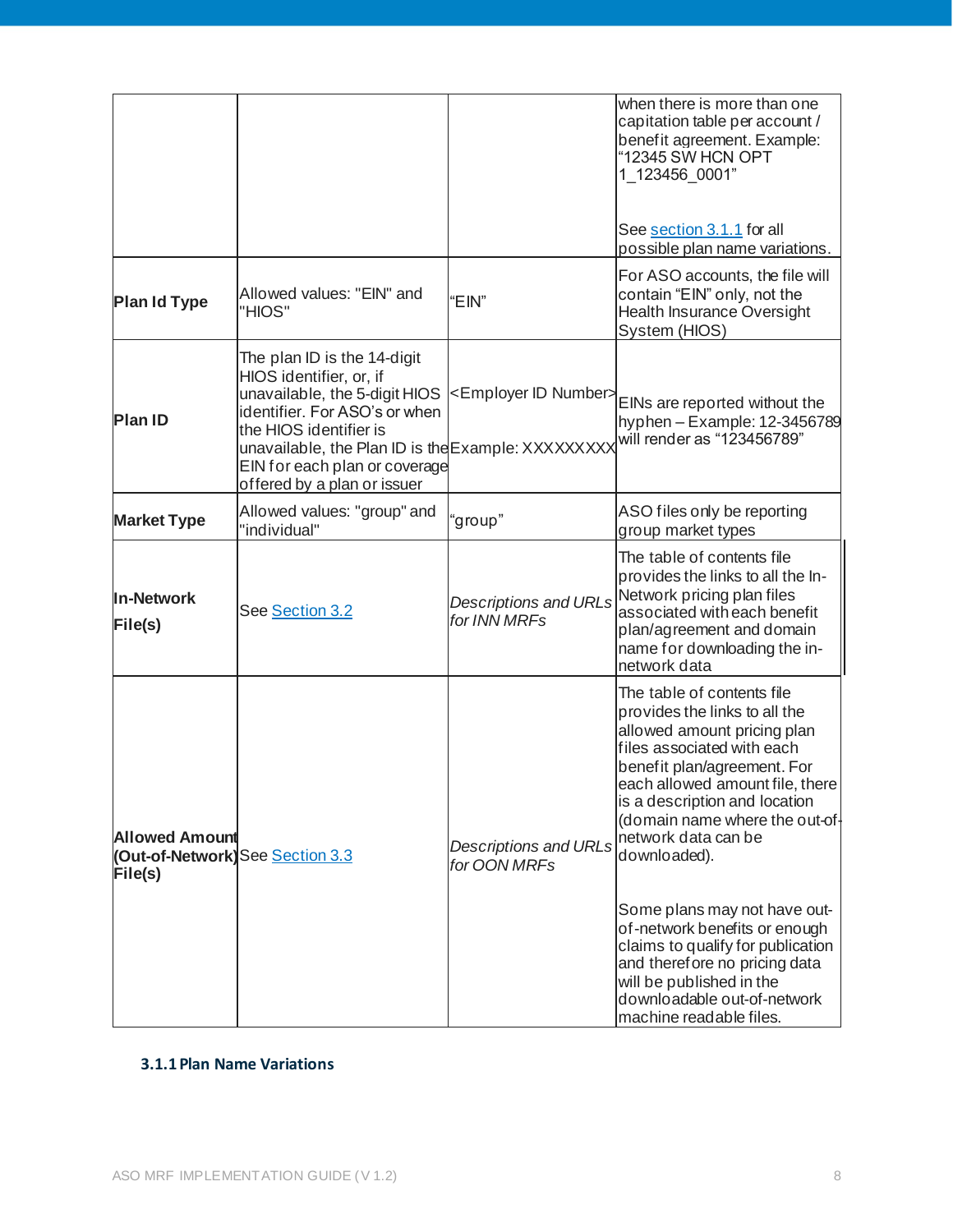| Plan Type                                                                                                                                   | How Plan Name is Created                                                                                                                                    | Input Data                                                             | Plan Name Published in<br>Table of Contents |
|---------------------------------------------------------------------------------------------------------------------------------------------|-------------------------------------------------------------------------------------------------------------------------------------------------------------|------------------------------------------------------------------------|---------------------------------------------|
| <b>PPO</b>                                                                                                                                  | Plan name is created by                                                                                                                                     | Account #: 123456                                                      | 123456 PPO Plan                             |
|                                                                                                                                             | combining the Account # and<br><b>Benefit Agreement Description</b><br>separated by a space                                                                 | <b>Benefit Agreement</b><br>Description: PPO Plan                      |                                             |
| HMO (MT, OK,                                                                                                                                | Plan name is created by                                                                                                                                     | Account #: 234567                                                      | 234567 HMO Plan                             |
| NM, and TX<br>not Blue<br>Essentials)                                                                                                       | combining the Account # and<br><b>Benefit Agreement Description</b><br>separated by a space                                                                 | <b>Benefit Agreement</b><br>Description: HMO Plan                      |                                             |
| HMO (TX Blue                                                                                                                                | Plan name is created by                                                                                                                                     | Account #: 345678                                                      | 345678 Blue Essentials                      |
| Essentials)<br>combining the Account # and<br><b>Benefit Agreement Description</b><br>separated by a space and<br>appending the Group # and |                                                                                                                                                             | <b>Benefit Agreement</b><br>Description: Blue<br><b>Essentials HMO</b> | HMO 987654 0001                             |
|                                                                                                                                             | Section # separated by an                                                                                                                                   | Group Number: 987654                                                   |                                             |
|                                                                                                                                             | underscore                                                                                                                                                  | Section Number: 0001                                                   |                                             |
| HMO (IL)                                                                                                                                    | Plan name is created by                                                                                                                                     | Account #: 456789                                                      | 456789 IL HMO                               |
|                                                                                                                                             | combining the Account # and<br><b>Benefit Agreement Description</b><br>separated by a space and<br>appending the benefit plan #                             | <b>Benefit Agreement</b><br>Description: IL HMO<br>Plan                | Plan_A01_BLUEH                              |
|                                                                                                                                             | and product type code                                                                                                                                       | Benefit Plan #: A01                                                    |                                             |
|                                                                                                                                             | separated by an underscore                                                                                                                                  | Product Type Code:<br><b>BLUEH</b>                                     |                                             |
| PPO with More                                                                                                                               | Plan name is created by                                                                                                                                     | Account #: 567890                                                      | Plan Name for Alpha                         |
| Than One<br>Alpha Prefix                                                                                                                    | combining the Account # and<br><b>Benefit Agreement Description</b><br>separated by a space and<br>appending the alpha prefix<br>separated by an underscore | <b>Benefit Agreement</b><br>Description: PPO Plan                      | Pref ix 1: 567890 PPO<br>Plan_VNU           |
|                                                                                                                                             |                                                                                                                                                             | Alpha Prefix (1 of 2):<br><b>VNU</b>                                   | Plan Name for Alpha                         |
|                                                                                                                                             |                                                                                                                                                             | Alpha Prefix (2 of 2):<br><b>XOF</b>                                   | Pref ix 2: 567890 PPO<br>Plan_XOF           |

### <span id="page-8-0"></span>**3.2 In-Network File**

The In-Network MRF for the Transparency in Coverage Final Ruling includes the following naming convention:

<YYYY-MM-DD>\_<payer or issuer name>\_<network name>\_<file type name>.<file extension>

Variations:

In-Network MRF Naming Convention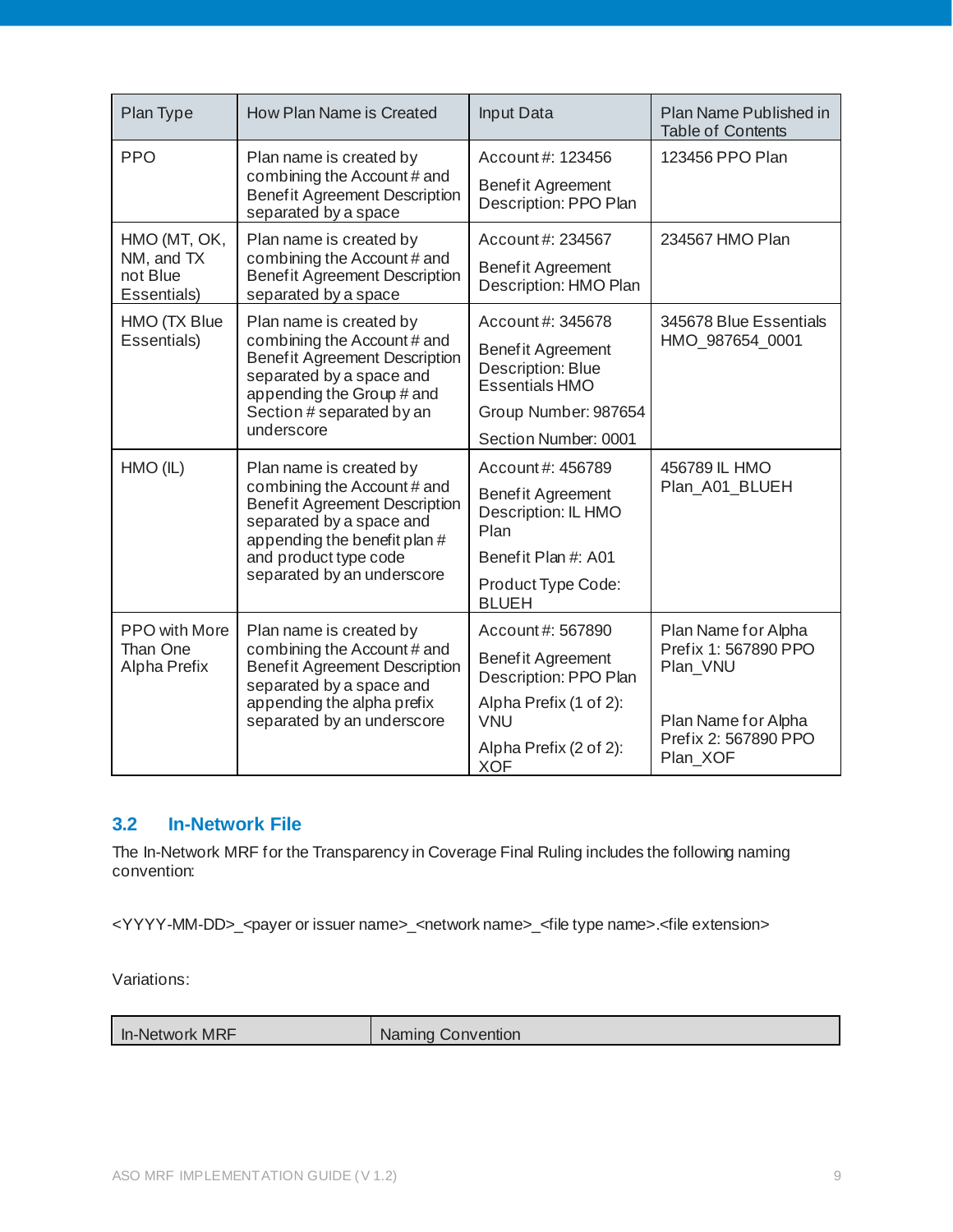| INN VBC MRF (TX Sanitas)                                      | <yyyy-mm-dd> Blue-Cross-and-Blue-Shield-of-<br/>Texas_MyBlue-Health-HMO-TX-Sanitas-capitation-rate_in-<br/>network-rates.json</yyyy-mm-dd>                                                                                            |
|---------------------------------------------------------------|---------------------------------------------------------------------------------------------------------------------------------------------------------------------------------------------------------------------------------------|
| INN VBC MRF (TX Kelsey)                                       | <yyyy-mm-dd> Blue-Cross-and-Blue-Shield-of-Texas Blue-<br/>Essentials-TX-Kelsey-Cap-Table-&lt;#&gt; in-network-rates.json</yyyy-mm-dd>                                                                                                |
| INN VBC MRF (IL Non-Standard<br>Medical Groups)               | <yyyy-mm-dd> Blue-Cross-and-Blue-Shield-of-Illinois<br/><network name="">-<product code="" type="">-<benefit number="" plan="">-<br/>IL-HMO-Non-Standard_in-network-rates.JSON</benefit></product></network></yyyy-mm-dd>             |
| INN VBC MRF (IL Standard &<br><b>Advocate Medical Groups)</b> | <yyyy-mm-dd> Blue-Cross-and-Blue-Shield-of-Illinois<br/><network name="">-<product code="" type="">-<benefit number="" plan="">-IL-<br/>HMO-Standard-Advocate-Health_in-network-rates.JSON</benefit></product></network></yyyy-mm-dd> |
| National Network INN MRFs                                     | <yyyy-mm-dd><individual (geo="" area)="" code="" plan=""><network<br>id&gt;_in-network-rates_N_of_N.json</network<br></individual></yyyy-mm-dd>                                                                                       |

Note: The file reports other health plan issuers' In-Network MRFs for networks that aren't managed by BCBSTX. Other health plan issuers' interpretation of the Transparency in Coverage Final Ruling may differ.

The data elements incorporated in the In-Network File are outlined below.

|                     | <b>In-Network File Data Elements</b>                                                                                                                                                                                                                                                                                                                                                                                  |                                                    |                                                                                                                                                          |  |  |  |
|---------------------|-----------------------------------------------------------------------------------------------------------------------------------------------------------------------------------------------------------------------------------------------------------------------------------------------------------------------------------------------------------------------------------------------------------------------|----------------------------------------------------|----------------------------------------------------------------------------------------------------------------------------------------------------------|--|--|--|
| <b>Data Element</b> | <b>CMS Definition</b>                                                                                                                                                                                                                                                                                                                                                                                                 | <b>Default Value</b>                               | <b>Added Disclosures</b>                                                                                                                                 |  |  |  |
| <b>Entity Name</b>  | The legal name of the entity<br>publishing the machine<br>readable file                                                                                                                                                                                                                                                                                                                                               | "Blue Cross and Blue Shield<br>of <state>"</state> | N/A                                                                                                                                                      |  |  |  |
| <b>Entity Type</b>  | The type of entity that is<br>publishing the machine<br>readable file (a group health<br>plan, health insurance<br>issuer, or a third party with<br>which the plan or issuer has<br>contracted to provide the<br>required information, such as<br>a third-party administrator, a<br>health care claims<br>clearinghouse, or a health<br>insurance issuer that has<br>contracted with a group<br>health plan sponsor). | "health insurance issuer"                          | In-network machine<br>readable file is available to<br>both ASO and non-ASO<br>plans, therefore, BCBSTX is<br>populating as "health<br>insurance issuer" |  |  |  |
|                     | The date in which the file<br>Last Updated On was last updated. Date must<br>be in an ISO 8601 format                                                                                                                                                                                                                                                                                                                 | <yyyy-mm-dd></yyyy-mm-dd>                          | Represents the day of the<br>file generation                                                                                                             |  |  |  |
| <b>Version</b>      | The version of the schema<br>for the produce information                                                                                                                                                                                                                                                                                                                                                              | "1.0.0"                                            | This could change as new<br>CMS schema updates are<br>released                                                                                           |  |  |  |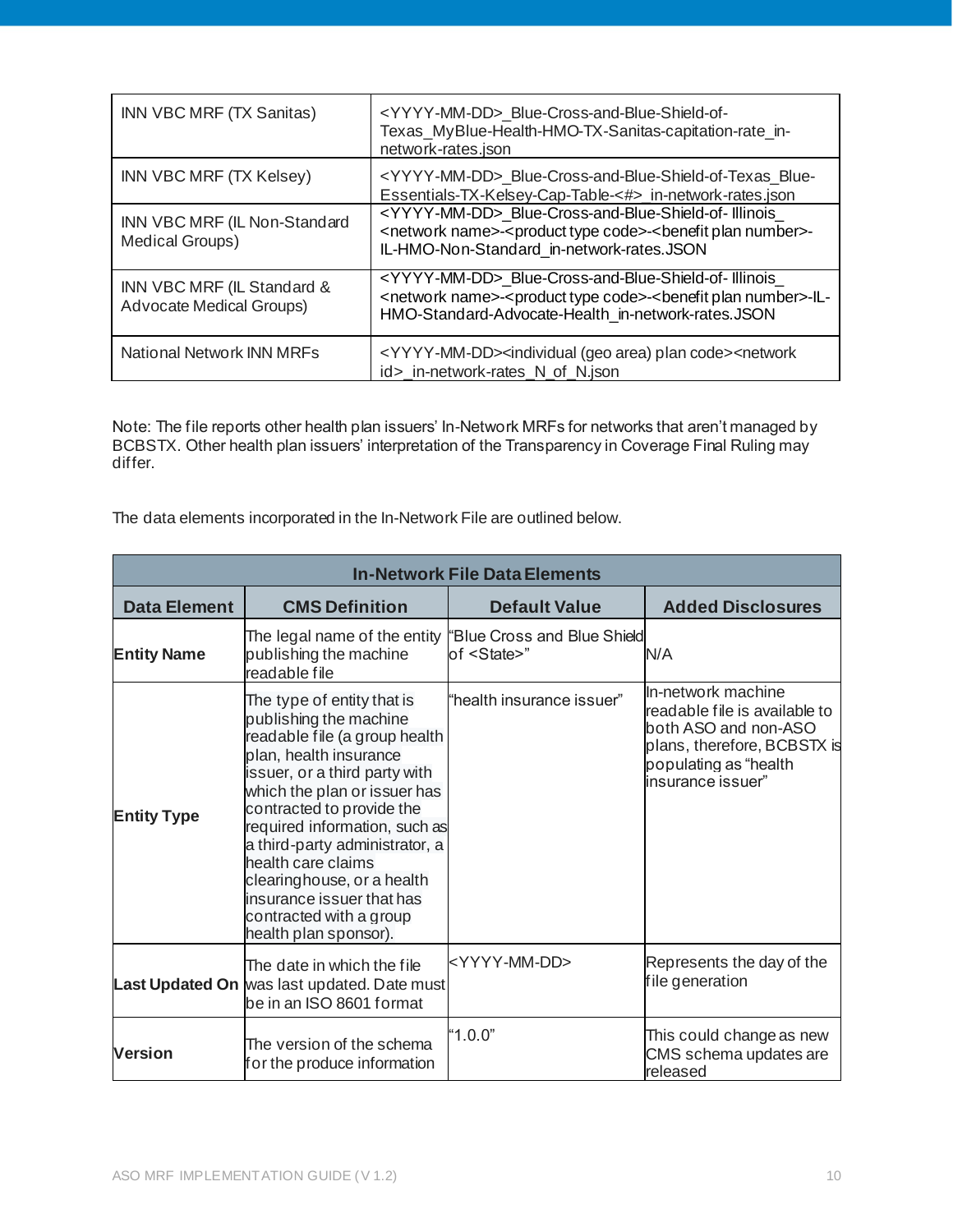| <b>Negotiation</b><br><b>Arrangement</b>   | An indication as to whether a<br>reimbursement arrangement<br>other than a standard fee-<br>for-service model applies.<br>Allowed values: "ffs,"<br>'bundle" or "capitation"                                                 | 'ffs", "bundle" or "capitation" Varies based on                                                            | pricing/negotiating method<br>used<br>See Section 3.2.2 for more<br>details                                                                               |
|--------------------------------------------|------------------------------------------------------------------------------------------------------------------------------------------------------------------------------------------------------------------------------|------------------------------------------------------------------------------------------------------------|-----------------------------------------------------------------------------------------------------------------------------------------------------------|
| <b>Place of Service</b><br><b>Code</b>     | CMS-maintained two-digit<br>codes available on CMS'<br>website                                                                                                                                                               | Possible Values: 02, 10, 11, The CMS place-of-service<br>17, 18, 19, 20, 22, 23, 24,<br>49, 62, 66, 72, 81 | codes associated with the<br>negotiated rate site of<br>service                                                                                           |
|                                            |                                                                                                                                                                                                                              |                                                                                                            | <b>Place of Service Codes will</b><br>only be populated for<br>'professional" providers                                                                   |
| <b>Billing code</b>                        | Code used by a Plan, Issuer,<br>or health care provider to<br>identify health care items or<br>services for purposes of<br>billing, adjudicating, and<br>paying claims for a covered<br>item or service                      | The corresponding billing<br>code                                                                          | In-network machine-<br>readable file will only<br>include CPT, HCPC, DRG,<br>or Revenue Code billing<br>codes.                                            |
| <b>Billing code</b><br>name                | This is name of the<br>item/service that is offered                                                                                                                                                                          | The billing code standard<br>short form description                                                        | This will be the short form<br>description, if there is no<br>short form description,<br>BCBSTX will use the long<br>form description in its place.       |
| <b>Billing Code</b><br><b>Description</b>  | Brief description of the<br>item/service                                                                                                                                                                                     | The billing code standard<br>long form description                                                         | This will be the long form<br>description, if there is no<br>long form description,<br><b>BCBSTX will use the short</b><br>form description in its place. |
| <b>Billing Code</b><br>Type                | Common billing code types                                                                                                                                                                                                    | The billing code type<br>reporting value for CPT,<br>HCPC, DRG, or Revenue<br>Codes.                       | See section 3.4                                                                                                                                           |
| <b>Billing Code</b><br><b>Type Version</b> | There might be versions<br>associated with the billing<br>code type                                                                                                                                                          | The billing code type<br>version.                                                                          | N/A                                                                                                                                                       |
| (FFS)                                      | This object is used when a<br>provider payment model<br>where covered items and<br>Negotiated Rates services provided to a<br>participant or beneficiary for<br>a specific treatment or<br>procedure are paid<br>separately. | N/A                                                                                                        | See section 3.2.1                                                                                                                                         |
| <b>Bundled Codes</b>                       | This object is used when a<br>payment model under which                                                                                                                                                                      | N/A                                                                                                        | <b>BCBSTX does not contract</b><br>with providers for bundled                                                                                             |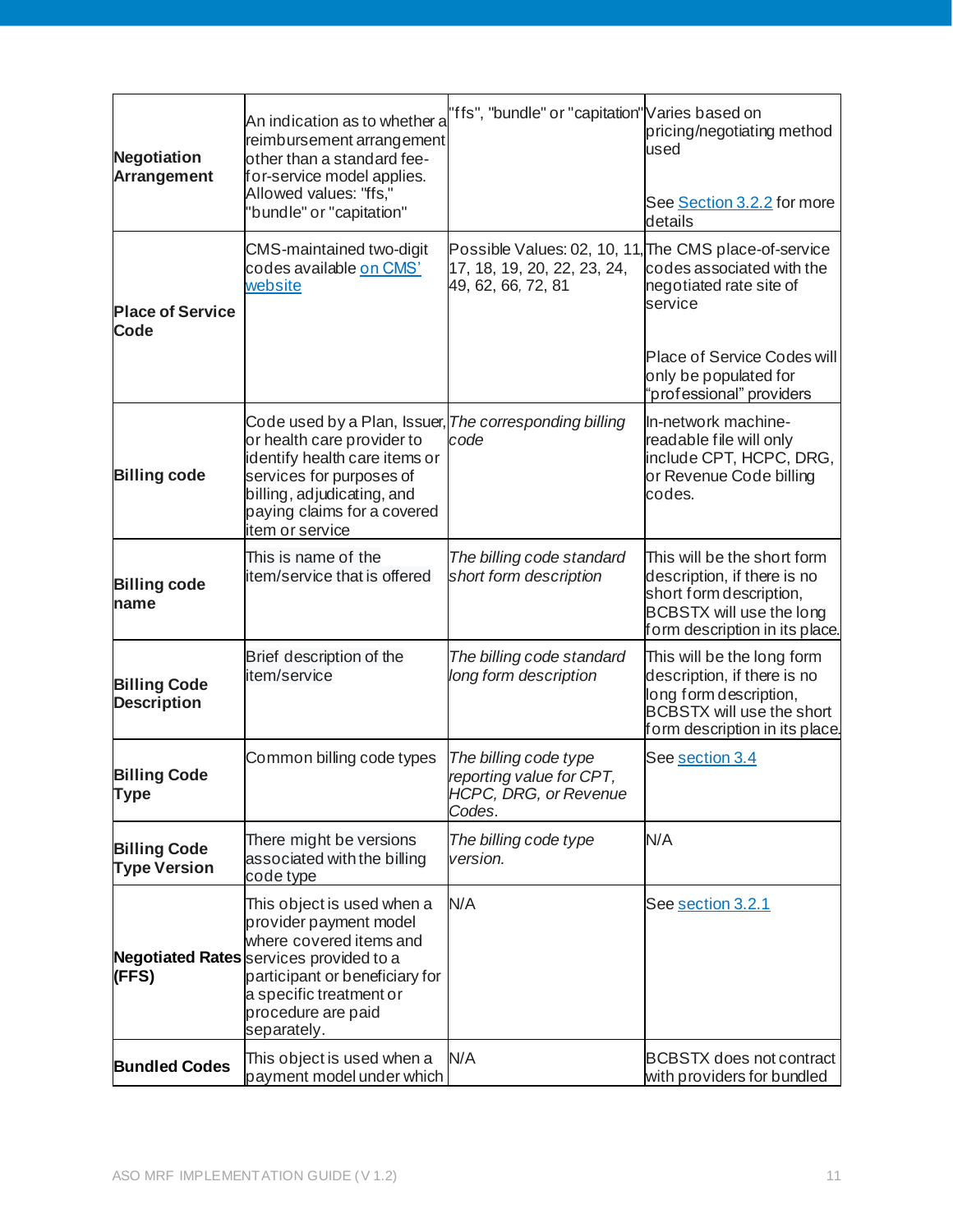|                             | a provider is paid a single<br>payment for all covered<br>items and services provided<br>to a participant or beneficiary<br>for a specific treatment or<br>procedure.                                                                                                                               |                                                                                     | services. However, other<br><b>Blue Cross and Blue Shield</b><br>plan affiliates may include<br>bundled payments in<br>national pricing files                                                                                                         |
|-----------------------------|-----------------------------------------------------------------------------------------------------------------------------------------------------------------------------------------------------------------------------------------------------------------------------------------------------|-------------------------------------------------------------------------------------|-------------------------------------------------------------------------------------------------------------------------------------------------------------------------------------------------------------------------------------------------------|
|                             | This object is used when a<br>payment of a fixed fee<br>per participant or<br>beneficiary per unit of time in<br>advance to the provider for<br>the delivery of a covered<br>treatment or procedure.                                                                                                | N/A                                                                                 | See <u>section 3.2.5</u>                                                                                                                                                                                                                              |
|                             | <b>Covered Services</b> Capitation rates can change<br>based on a member's age<br>and / or gender. The<br>Capitation rate disclosed in<br>the file is reflective of the<br>base capitation<br>rate applicable to a plan and<br>may not represent the<br>capitation rate for individual<br>policies. |                                                                                     |                                                                                                                                                                                                                                                       |
| <b>NPI</b>                  | An array of individual (type 1 The providers National<br>& 2) provider identification<br>numbers (NPI)                                                                                                                                                                                              | Provider Identifier (NPI)<br>associated with the Tax<br>Identification Number (TIN) | If a provider does not have<br>an NPI, BCBSTX uses<br>"9999999999"                                                                                                                                                                                    |
|                             |                                                                                                                                                                                                                                                                                                     | and negotiated rate                                                                 | Both type 1 and 2 NPIs are<br>populated in the NPI field to<br>ensure both elements are<br>captured within the schema                                                                                                                                 |
| <b>TIN Type</b>             | Contains tax information on<br>the place of business                                                                                                                                                                                                                                                | "EIN"                                                                               | "NPI" is used if a provider<br>uses their Social Security<br>Number as their TIN                                                                                                                                                                      |
| <b>TIN Value</b>            | Either the unique Tax<br>Identification Number issued Example: XXXXXXXXX<br>by the Internal Revenue<br>Service (IRS) for type "EIN"<br>or the provider's NPI for TIN<br>type "NPI"                                                                                                                  | <tax id="" number=""></tax>                                                         | NPI is used again if a<br>provider uses their social<br>security number as their<br>TIN.                                                                                                                                                              |
| <b>Provider Group</b><br>ID | The unique, primary key for<br>the associated provider<br>group object                                                                                                                                                                                                                              | <xxx-xx></xxx-xx>                                                                   | The Provider Group ID will<br>be preceded by a 3-digit<br>home plan code (a unique<br>code assigned to each<br>health plan contracted with<br>the BCBS Association).<br>Example: 121 for IL, 250 for<br>MT, 340 for OK, 290 for<br>NM, and 400 for TX |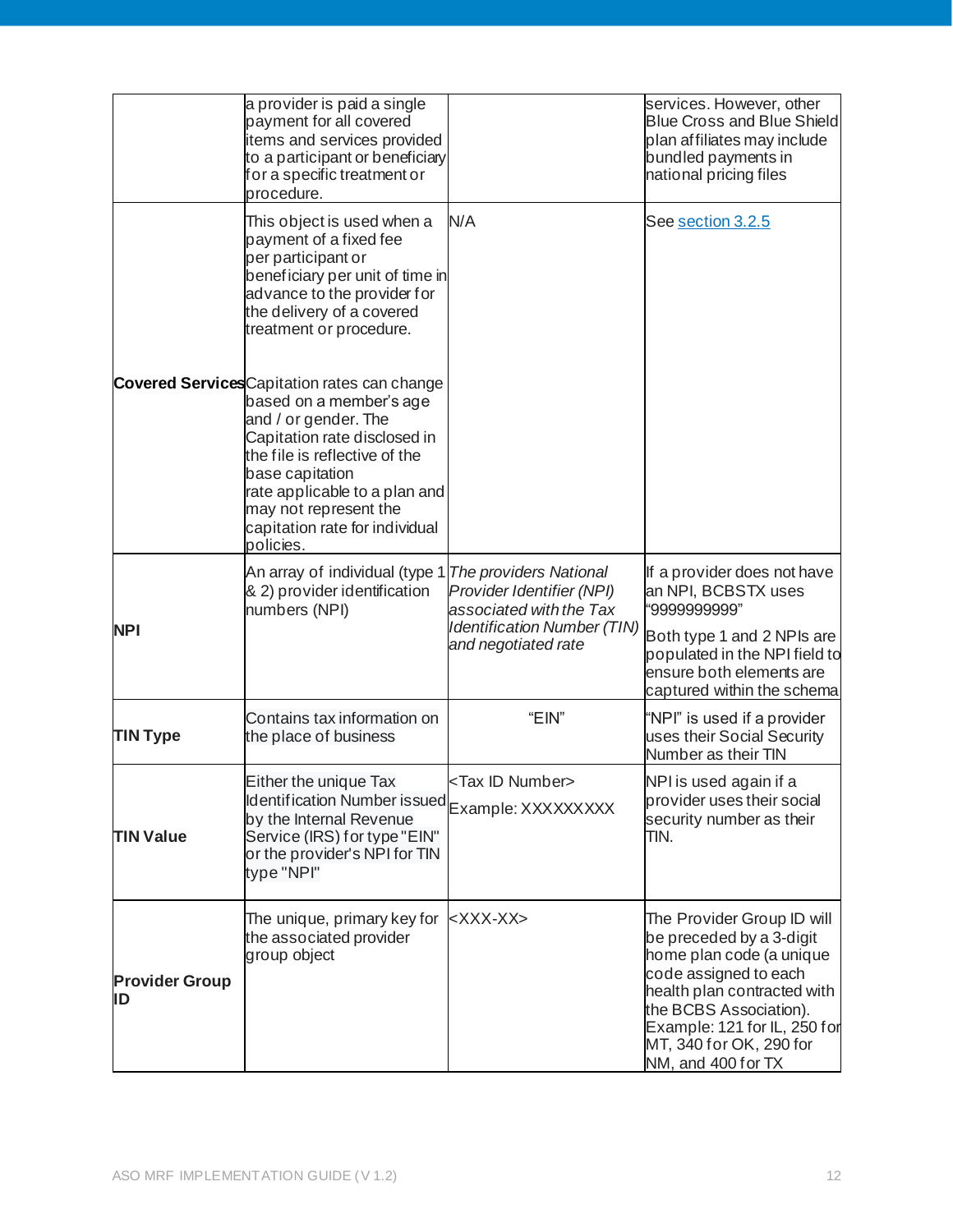| <b>Additional</b><br><b>Information</b> | The additional information<br>text field can be used to<br>provide context for<br>negotiated arrangements<br>that do not fit the existing<br>schema format. Please open<br>a Github discussion to ask a<br>question about your situation<br>if you plan to use this<br>attribute. | N/A | Not populating this field as it<br>is optional |
|-----------------------------------------|-----------------------------------------------------------------------------------------------------------------------------------------------------------------------------------------------------------------------------------------------------------------------------------|-----|------------------------------------------------|
|-----------------------------------------|-----------------------------------------------------------------------------------------------------------------------------------------------------------------------------------------------------------------------------------------------------------------------------------|-----|------------------------------------------------|

<span id="page-12-0"></span>*See [CMS GitHub](https://github.com/CMSgov/price-transparency-guide) for detailed file schema and examples.* **3.2.1 Negotiated Rates Details (FFS)**

| <b>Negotiated Rates</b>         |                                                                                                                                                                                                                                                             |                                                                                                                                                 |                                                                                                                                                                                                                                                            |  |  |
|---------------------------------|-------------------------------------------------------------------------------------------------------------------------------------------------------------------------------------------------------------------------------------------------------------|-------------------------------------------------------------------------------------------------------------------------------------------------|------------------------------------------------------------------------------------------------------------------------------------------------------------------------------------------------------------------------------------------------------------|--|--|
| <b>Data Element</b>             | <b>CMS Definition</b>                                                                                                                                                                                                                                       | <b>Default Value</b>                                                                                                                            | <b>Added Disclosures</b>                                                                                                                                                                                                                                   |  |  |
| <b>Negotiated Type</b>          | There are a few ways in<br>which negotiated rates<br>can happen. Allowed<br>values: "negotiated,"<br>'derived," and "fee<br>schedule."                                                                                                                      | 'negotiated," "derived," "fee See section 3.2.2<br>schedule", "percentage", or<br>'per diem" based on the<br>pricing/negotiation method<br>used |                                                                                                                                                                                                                                                            |  |  |
| <b>Negotiated Rate</b>          | The percentage or dollar<br>amount based on the<br>negotiation type                                                                                                                                                                                         | $<$ X.XX $>$                                                                                                                                    | See Section 3.2.1                                                                                                                                                                                                                                          |  |  |
| <b>Expiration Date</b>          | The date in which the<br>agreement for the<br>negotiated price based on<br>the negotiated type ends.<br>Date must be in an ISO<br>8601 format                                                                                                               | <yyyy-mm-dd></yyyy-mm-dd>                                                                                                                       | "9999-12-31" is used if there<br>is no end date.<br>The date used represents<br>the earliest of these four<br>possible dates: rate<br>expiration date,<br>reimbursement schedule<br>date, PIN group expiration<br>date, and the network<br>expiration date |  |  |
| <b>Place of Service</b><br>Code | The CMS-maintained two- < XX><br>digit code that is placed<br>on a professional claim to<br>indicate the setting in<br>which a service was<br>provided. When attribute<br>of billing class has the<br>value of "professional,"<br>service code is required. |                                                                                                                                                 | The CMS place of service<br>codes associated with the<br>negotiated rate site of<br>service<br>Place of Service Codes will<br>only be populated for<br>"professional" providers<br>See table 3.5 for the<br>complete list                                  |  |  |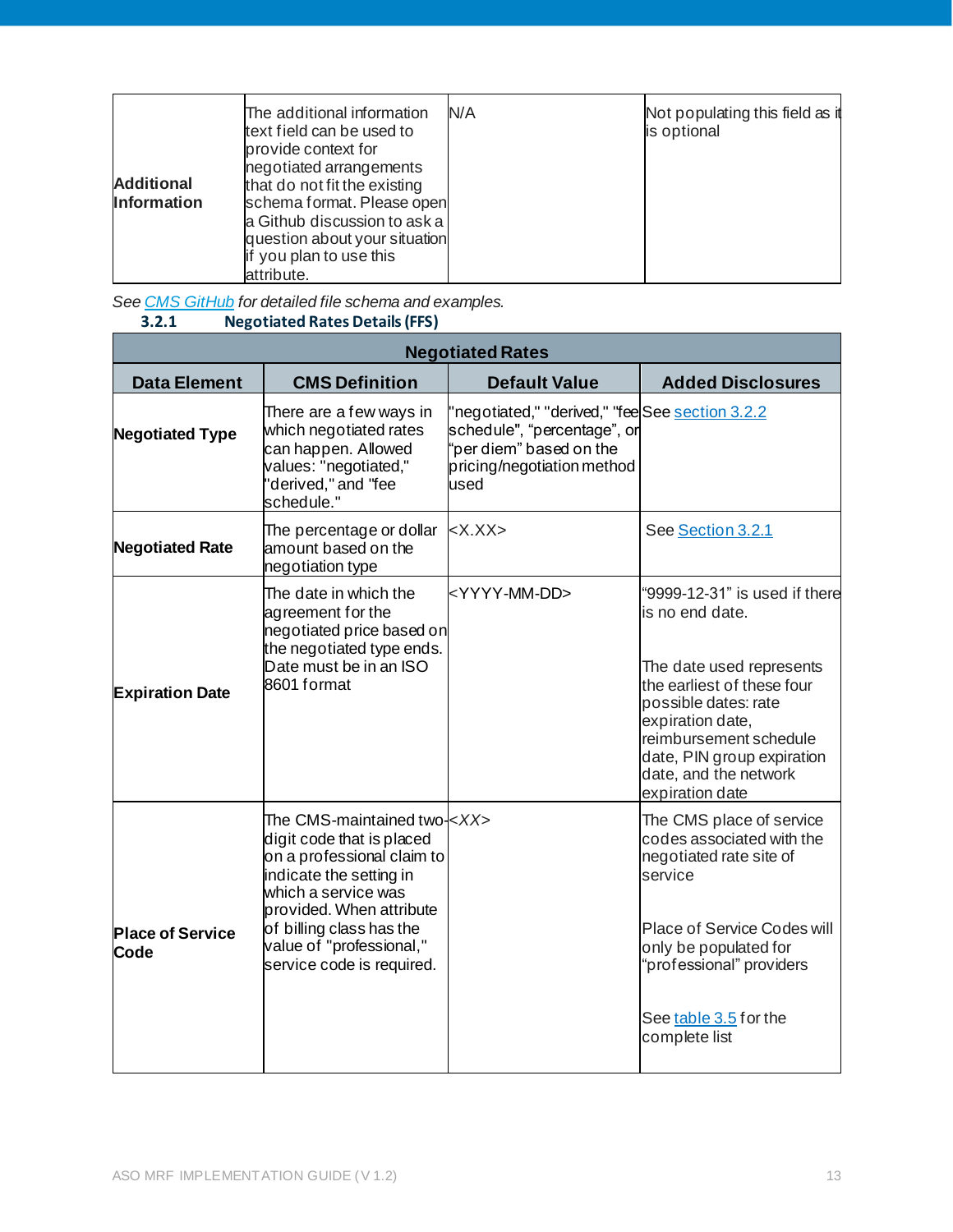| <b>Billing Class</b>                   | Allowed values:<br>'professional,"<br>'institutional"                                                                                                                                                                                                                                                                                                                             | "professional" or<br>"institutional" | "Professional" is used when<br>reporting rates for<br>professionals (individual<br>providers, medical groups,<br>etc.) and "institutional" when<br>reporting rates for facilities<br>(hospitals, etc.)<br>Note: Providers who bill on<br>UB-04s will be populated as<br>"institutional" and providers<br>who bill on CMS/HCFA<br>1500s will be populated as<br>"professional" |
|----------------------------------------|-----------------------------------------------------------------------------------------------------------------------------------------------------------------------------------------------------------------------------------------------------------------------------------------------------------------------------------------------------------------------------------|--------------------------------------|-------------------------------------------------------------------------------------------------------------------------------------------------------------------------------------------------------------------------------------------------------------------------------------------------------------------------------------------------------------------------------|
| <b>Billing Code</b><br><b>Modifier</b> | An array of strings. There N/A<br>are certain billing code<br>types that allow for<br>modifiers (e.g., the CPT<br>coding type allows for<br>modifiers). If a negotiated<br>rate for a billing code type<br>is dependent on a modifier<br>for the reported item or<br>service, then an additional<br>negotiated price object<br>should be included to<br>represent the difference. |                                      | Not reporting on or<br>populating rates based on<br>the billing code modifier                                                                                                                                                                                                                                                                                                 |

<span id="page-13-0"></span>**3.2.2 Negotiated Arrangement/Type Assignments**

Pricing methods must adhere to the terms of provider contracting and plan-adopted medical policy and applicable state laws/regulations. The method could be different across providers and regions.

| <b>Arrangement/Type</b>        | <b>Definition</b>                                                                                                                                                                                                                                                                                                                                                                                                                                                                                                                                                                                  |
|--------------------------------|----------------------------------------------------------------------------------------------------------------------------------------------------------------------------------------------------------------------------------------------------------------------------------------------------------------------------------------------------------------------------------------------------------------------------------------------------------------------------------------------------------------------------------------------------------------------------------------------------|
| <b>Derived amount</b>          | Price that a group health plan or health insurance issuer assigns to an<br>item or service for the purpose of internal accounting, reconciliation with<br>providers, or submitting data as a (\$) dollar amount in accordance with<br>the Transparency in Coverage Final Rule requirements.                                                                                                                                                                                                                                                                                                        |
| <b>Underlying Fee Schedule</b> | Rate for a covered item or service from a particular in-network provider<br>or providers that a group health plan or health insurance issuer uses to<br>determine a participant's or beneficiary's cost-sharing liability for the<br>item or service, when that rate is different from the negotiated rate or<br>derived amount.                                                                                                                                                                                                                                                                   |
| <b>Negotiated</b>              | Reflected as a dollar amount, for each covered item or service under<br>the plan or coverage that the plan or issuer has contractually agreed to<br>pay an in-network provider, except for prescription drugs that are<br>subject to a fee-for-service reimbursement arrangement, which must be<br>reported in the prescription drug machine readable file. If the negotiated<br>rate is subject to change based upon participant, beneficiary, or<br>enrollee-specific characteristics, these dollar amounts should be<br>reflected as the base negotiated rate applicable to the item or service |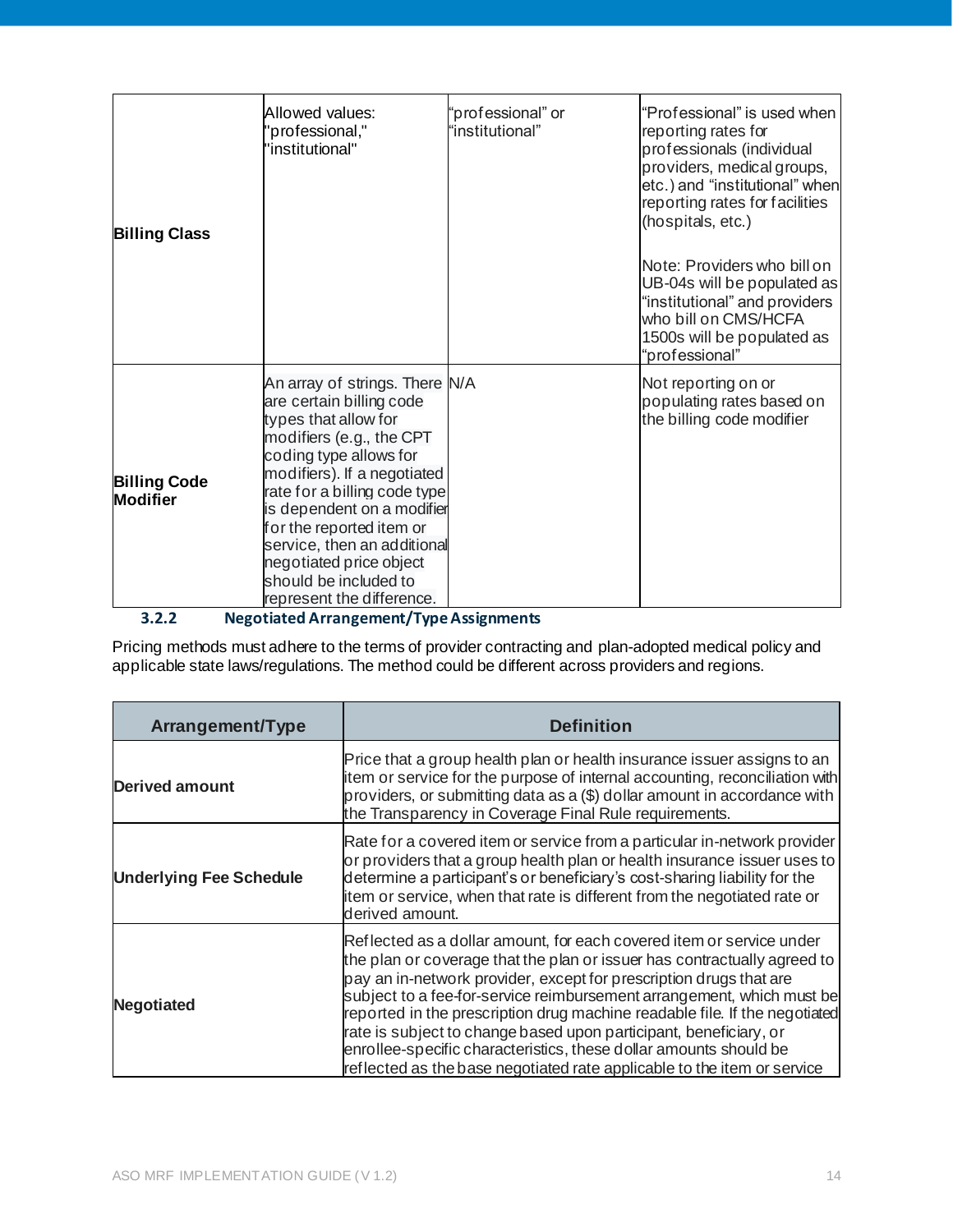|                 | prior to adjustments for participant, beneficiary, or enrollee-specific<br>characteristics.                                                                                                   |
|-----------------|-----------------------------------------------------------------------------------------------------------------------------------------------------------------------------------------------|
| Percentage      | The negotiated percentage value for a covered item or service from a<br>particular in-network provider for a percentage of billed charges<br>arrangement.                                     |
| <b>Per Diem</b> | A daily rate, reflected as a dollar amount, for each covered item or<br>service under the plan or coverage that the plan or issuer has<br>contractually agrees to pay an in-network provider. |

# <span id="page-14-0"></span>**3.2.3 Standard Pricing Methods Table**

| <b>Standard Pricing</b><br><b>Methods</b>     | <b>Pricing Approach</b>                                                                              | <b>Negotiated</b><br>Arrangement:<br>FFS, bundle,<br>or capitation | <b>Negotiated Type:</b><br>"negotiated"<br>"derived"<br>"fee schedule", "percentage" and<br>"per diem" |
|-----------------------------------------------|------------------------------------------------------------------------------------------------------|--------------------------------------------------------------------|--------------------------------------------------------------------------------------------------------|
| <b>DRG Weight Based</b>                       | (For TX: Inlier DRG<br>TX) (for IL: DRG<br>weight-based rate)<br>payment for each<br><b>DRG Code</b> | Fee for service<br>(FFS)                                           | negotiated                                                                                             |
| <b>APG/ Procedure Code</b><br><b>Grouping</b> | (for OK: Multiple<br>APG's could be on a<br>claim and are treated<br>as a single line claim)         | <b>FFS</b>                                                         | negotiated                                                                                             |
| <b>Percentage of Charge</b>                   | Reporting a<br>percentage of bill of<br>charge rate                                                  | <b>FFS</b>                                                         | percentage                                                                                             |
| <b>Per Unit</b>                               | Calculated as 1 unit (1<br>day) (facility)                                                           | <b>FFS</b>                                                         | negotiated                                                                                             |
| <b>Percentage of Medicare</b>                 | Calculate based on a<br>predetermined factor<br>of locality based on<br>Medicare (OON TX<br>only)    | <b>FFS</b>                                                         | negotiated                                                                                             |
| <b>Per Case</b>                               | Use applicable per<br>case rate<br>(facility)                                                        | <b>FFS</b>                                                         | negotiated                                                                                             |
| <b>Per Diem</b>                               | One day rate per code<br>set that triggers the<br>per diem (does not                                 | <b>FFS</b>                                                         | per diem                                                                                               |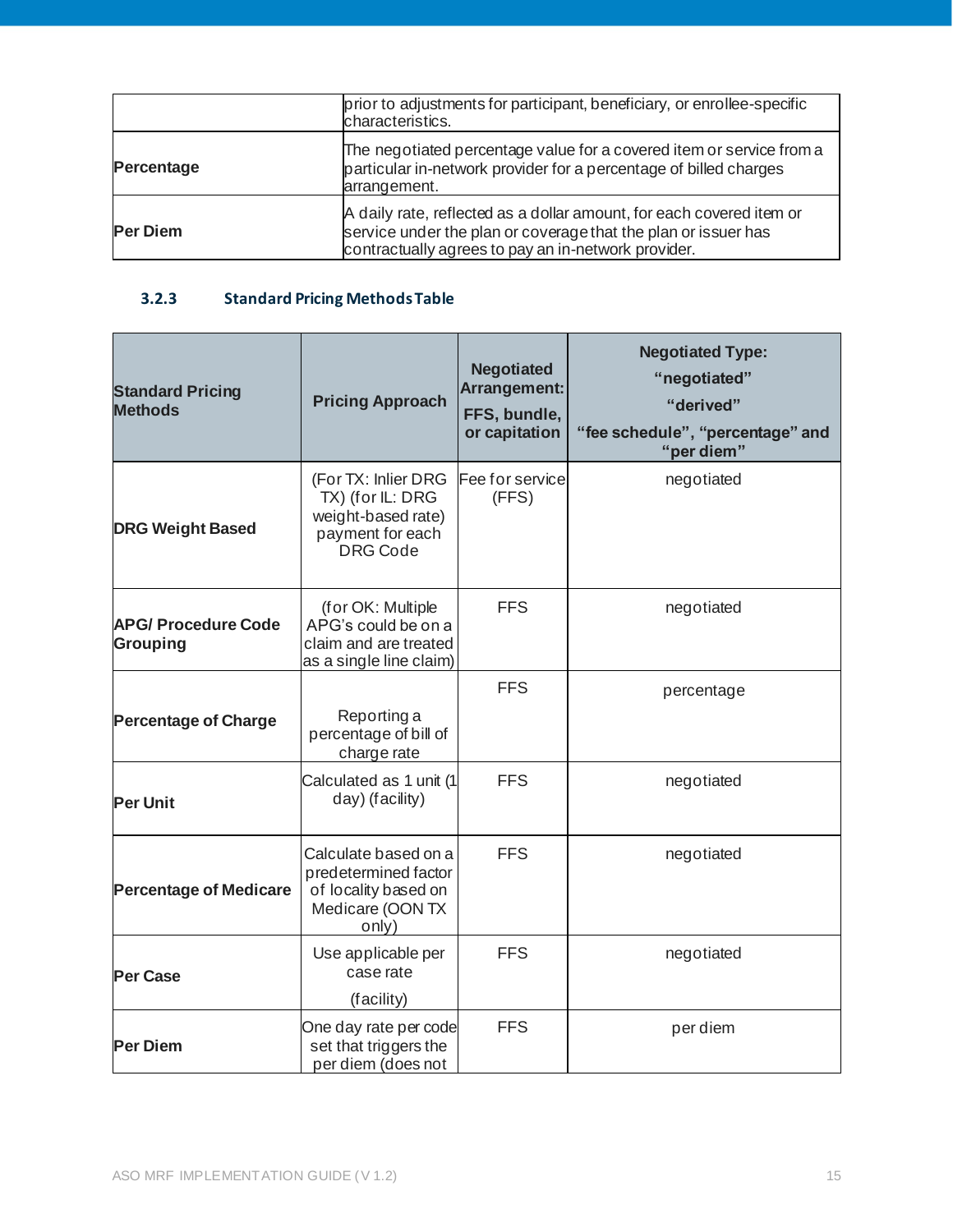|                          | include stop loss)<br>(facility)                                                             |            |                         |
|--------------------------|----------------------------------------------------------------------------------------------|------------|-------------------------|
| <b>Per Unit</b>          | Professional can be<br>system calculated or<br>use EDW actual<br>allowed amount              | <b>FFS</b> | negotiated              |
| <b>DME</b>               | Use rental rate, if<br>there is no rental rate<br>use global/purchase<br>rate (professional) | <b>FFS</b> | negotiated              |
| <b>Anesthesia</b>        | Assume 1 time unit<br>and no physical status<br>modifiers<br>(professional)                  | <b>FFS</b> | negotiated              |
| <b>Capitation (VBC)</b>  | See table 3.2.5                                                                              | capitation | negotiated (TX/IL only) |
| Individual consideration | Calculate based on<br>claims data (See<br>Section 3.2.4)                                     | <b>FFS</b> | derived                 |
| <b>Manual Pay</b>        | Calculate based on<br>claims data (See<br>Section 3.2.4)                                     | <b>FFS</b> | derived                 |

#### **3.2.4 Individual Consideration and Manual Pay**

<span id="page-15-0"></span>For providers with a percent of charge rate for an item/service, the appropriate negotiated rate is calculated using claims data by:

- Deriving negotiated rate based solely on claims experience
- Retrieving all claim history for each service by using a lookback period of 6 months (180 days) with a 3-month (90 day) runout of incurred claims
- Removing outliers by using a standard deviation calculation
- Excluding items and services that do not have at least 6 claims headers per network, billing code, provider, and site of service
- Reporting the average rate based on claim history

Note: Rates for items/services may not be published if they are not billed during the lookback period or meet a 6-claim minimum to be reported.

#### **3.2.5 Covered Services Details for Capitation**

<span id="page-15-1"></span>Capitation agreements are only in place in IL and TX. Files produced for MT, NM and OK will not be using the covered services object.

Benefit plans that have providers in-network with capitation agreements will have at least two in-network machine readable files – one machine readable file with FFS rates reported (se[e section 3.2.1](#page-12-0)) and one or more machine readable file with capitation rates reported.

Capitated items/services are all covered under a single negotiated rate. The JSON schema only allows for the reporting of a single rate in the negotiated rate object and requires the reporting of all capitated billing codes in the covered services object, therefore, BCBSTX populates the other required fields in the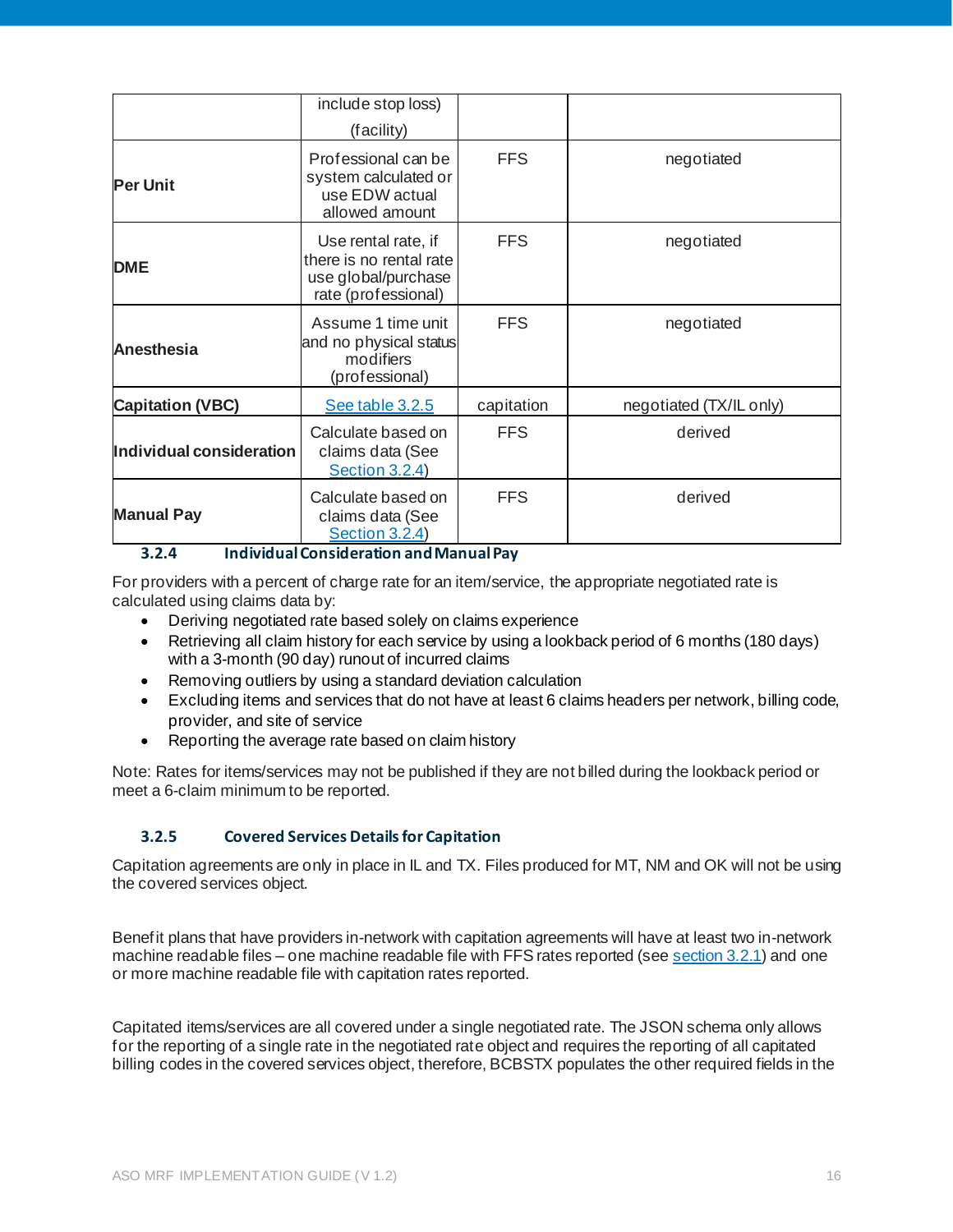JSON schema for capitation. Outlined below is how BCBSTX is populating the fields for in-network machine readable files with capitation rates.

If applicable, negotiated capitation may vary greatly based upon the methodology and the services subject to the agreement. The base rate excludes financial incentives and other arrangements that are done through reconciliation process. Agreements where some or all of these reconciliations do not occur may look inconsistent with others that use a similar approach. Additionally, some value-based models will include substantially more or less services under the capitation rate than other arrangements also leading to variability.

| <b>Data Element</b>                        | <b>CMS Definition</b>                                                                                                                                                                                      | <b>Default Value</b>                                              | <b>Added Disclosures</b>                                                                               |
|--------------------------------------------|------------------------------------------------------------------------------------------------------------------------------------------------------------------------------------------------------------|-------------------------------------------------------------------|--------------------------------------------------------------------------------------------------------|
| <b>Negotiation</b><br>Arrangement          | An indication as to whether<br>a reimbursement<br>arrangement other than a<br>standard fee-for-service<br>model applies. Allowed<br>values: "ffs," "bundle" or<br>"capitation"                             | "capitation"                                                      | Only applies to in-<br>network machine<br>readable files with<br>capitation rates reported             |
| <b>Name</b>                                | This is name of the<br>item/service that is offered                                                                                                                                                        | "capitated"                                                       | Indicates the billing<br>codes are capitated and<br>reported in the covered<br>services object         |
| <b>Billing Code Type</b>                   | Common bill code types                                                                                                                                                                                     | "LOCAL"                                                           | Allows for unique billing<br>code creation - defined<br>on GitHub as "Local<br>Code Processing"        |
| <b>Billing Code Type</b><br><b>Version</b> | There might be versions<br>associated with the billing<br>code type                                                                                                                                        | Populate with the<br>current year                                 | N/A                                                                                                    |
| <b>Billing Code</b>                        | Code used by a Plan,<br>Issuer, or health care<br>provider to identify health<br>care items or services for<br>purposes of billing,<br>adjudicating, and paying<br>claims for a covered item or<br>service | "CAP"                                                             | Indicates billing code is<br>capitation                                                                |
| <b>Description</b>                         | Brief description of the<br>item/service                                                                                                                                                                   | See covered<br>services object for<br>capitated billing<br>codes. | Directs the user to view<br>the actual billing codes in<br>the covered services<br>object. See 3.2.5.2 |
| <b>Negotiated Rates</b>                    | This is an array<br>of negotiated rate details<br>object types                                                                                                                                             | N/A                                                               | <b>BCBSTX</b> reports the<br>capitation rate in this<br>object. See 3.2.5.1                            |
| <b>Covered Services</b>                    | This is an array of covered<br>services objects. This array<br>contains all the different                                                                                                                  | N/A                                                               | <b>BCBSTX</b> reports the<br>billing codes covered<br>under the division of                            |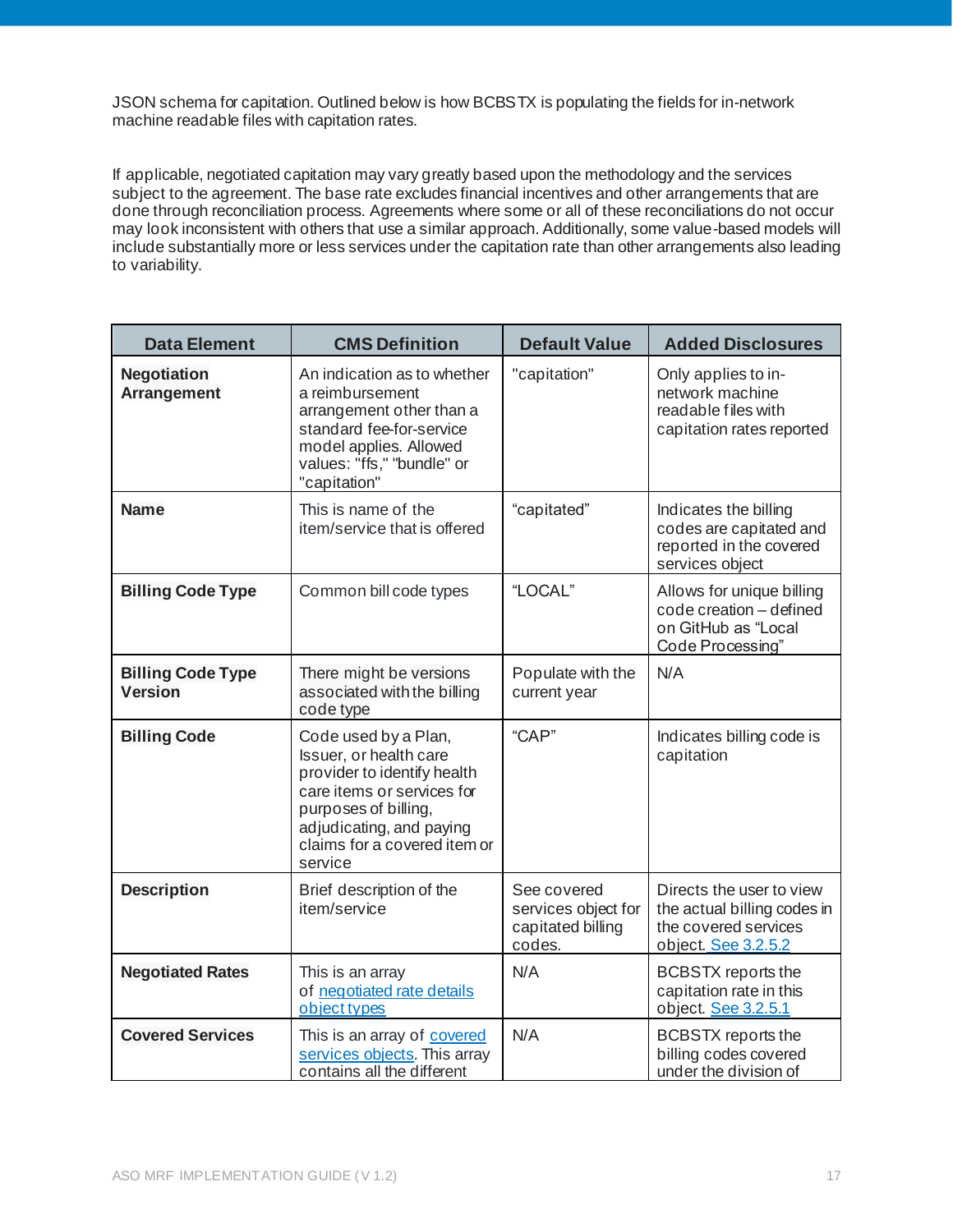<span id="page-17-0"></span>

|                                 | codes in a capitation                                                                                                                                                                                                                                                                        |                           | financial responsibility                                                                                                                 |
|---------------------------------|----------------------------------------------------------------------------------------------------------------------------------------------------------------------------------------------------------------------------------------------------------------------------------------------|---------------------------|------------------------------------------------------------------------------------------------------------------------------------------|
|                                 | arrangement                                                                                                                                                                                                                                                                                  |                           | (DOFR) in this object.                                                                                                                   |
|                                 | if capitation is selected                                                                                                                                                                                                                                                                    |                           | See 3.2.5.2                                                                                                                              |
|                                 | fornegotiation<br>arrangement.                                                                                                                                                                                                                                                               |                           |                                                                                                                                          |
| 3.2.5.1                         | <b>Negotiated Rates Object for Capitated Rates</b>                                                                                                                                                                                                                                           |                           |                                                                                                                                          |
|                                 |                                                                                                                                                                                                                                                                                              |                           |                                                                                                                                          |
| <b>Data Element</b>             | <b>CMS Definition</b>                                                                                                                                                                                                                                                                        | <b>Default Value</b>      | <b>Added Disclosures</b>                                                                                                                 |
| <b>Negotiated Type</b>          | There are a few ways in<br>which negotiated rates can<br>happen. Allowed values:<br>"negotiated," "derived," and<br>"fee schedule." See<br>additional notes.                                                                                                                                 | "negotiated"              | See section 3.2.2                                                                                                                        |
| <b>Negotiated Rate</b>          | The dollar amount based                                                                                                                                                                                                                                                                      | The base                  | The file allows the                                                                                                                      |
|                                 | on the negotiation                                                                                                                                                                                                                                                                           | capitation rate           | population of one rate.                                                                                                                  |
|                                 | type.                                                                                                                                                                                                                                                                                        | Example:                  | Capitation rates vary<br>based on age and                                                                                                |
|                                 |                                                                                                                                                                                                                                                                                              | $\langle$ XX.XX $>$       | gender bands. BCBSTX                                                                                                                     |
|                                 |                                                                                                                                                                                                                                                                                              |                           | will use a base rate.                                                                                                                    |
| <b>Expiration Date</b>          | The date in which the                                                                                                                                                                                                                                                                        | <yyyy-mm-dd></yyyy-mm-dd> | N/A                                                                                                                                      |
|                                 | agreement for the                                                                                                                                                                                                                                                                            |                           |                                                                                                                                          |
|                                 | negotiated<br>price based on                                                                                                                                                                                                                                                                 |                           |                                                                                                                                          |
|                                 | the negotiated                                                                                                                                                                                                                                                                               |                           |                                                                                                                                          |
|                                 | type ends. Date must be                                                                                                                                                                                                                                                                      |                           |                                                                                                                                          |
|                                 | in an ISO 8601 format.                                                                                                                                                                                                                                                                       |                           |                                                                                                                                          |
| <b>Place of Service</b><br>Code | The CMS-maintained two-<br>digit code that is placed on<br>a professional claim to<br>indicate the setting in which<br>a service was provided.<br>When attribute of billing<br>class has the value of                                                                                        | "11"                      | 11 corresponds with<br>where most capitation<br>services occur; there will<br>not be capitated rates<br>that vary by place of<br>service |
|                                 | "professional" service                                                                                                                                                                                                                                                                       |                           |                                                                                                                                          |
|                                 | code is required.                                                                                                                                                                                                                                                                            |                           | See table 3.5 for the<br>complete list                                                                                                   |
| <b>Billing Class</b>            | Allowed values:<br>"professional,"<br>"institutional"                                                                                                                                                                                                                                        | "professional"            | Capitation agreements<br>are with medical groups<br>versus institutional<br>facilities                                                   |
| <b>Billing Code Modifier</b>    | An array of strings. There<br>are certain billing code<br>types that allow for<br>modifiers (e.g., the CPT<br>coding type allows for<br>modifiers). If a negotiated<br>rate for a billing code type<br>is dependent on a modifier<br>for the reported item or<br>service, then an additional | N/A                       | Not reporting on or<br>populating rates based<br>on the billing code<br>modifier                                                         |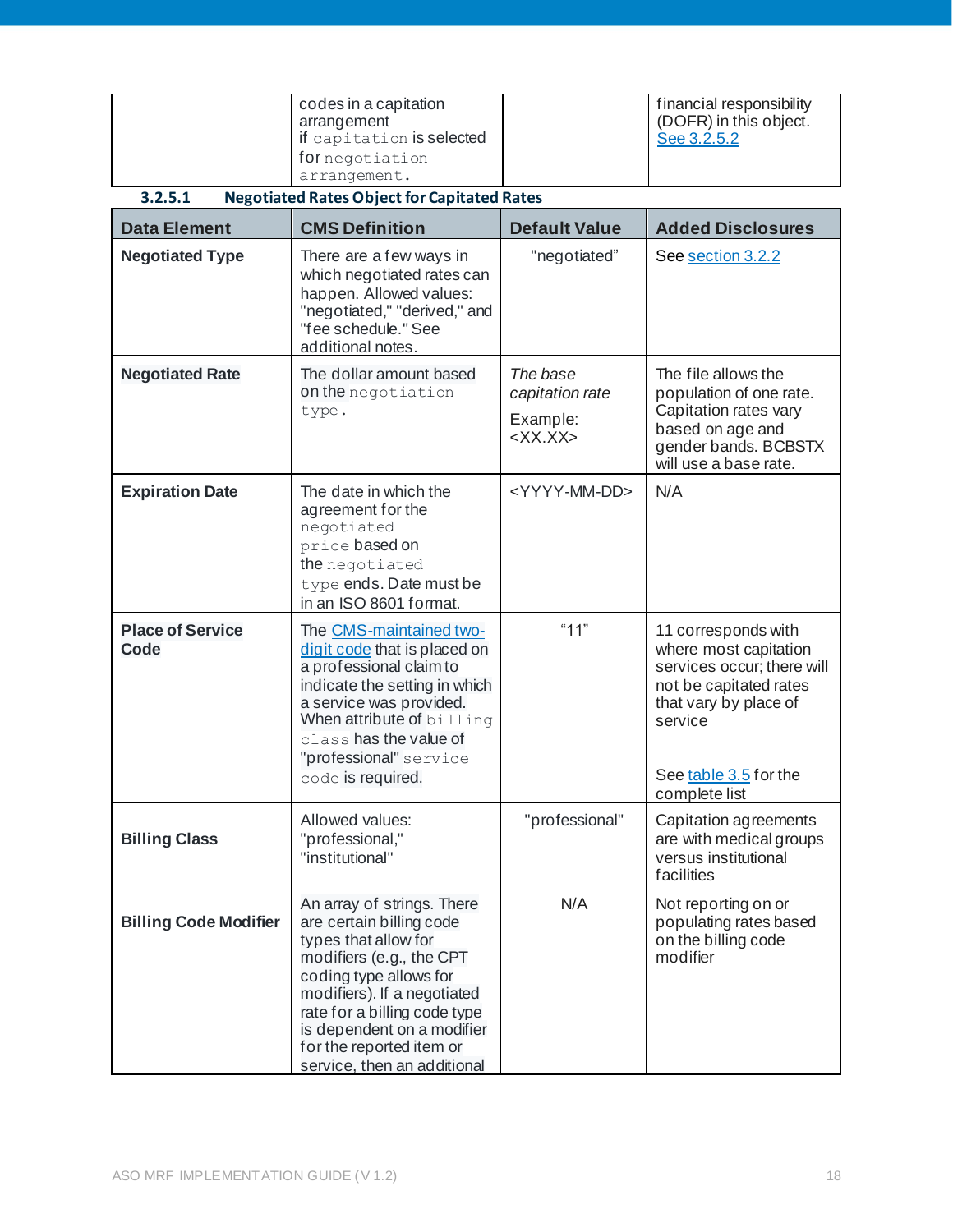| negotiated price object<br>should be included to<br>represent the difference. |  |
|-------------------------------------------------------------------------------|--|
|                                                                               |  |

#### **3.2.5.2 Covered Services Object for Capitated Rates**

<span id="page-18-0"></span>All data elements below are populated for billing codes covered under the capitation agreement's Division of Financial Responsibility (DOFR).

| <b>Data Element</b>                        | <b>CMS Definition</b>                                                                                                                                                                                                | <b>Default Value</b>                                                                    | <b>Added Disclosures</b>                                                                                                                          |
|--------------------------------------------|----------------------------------------------------------------------------------------------------------------------------------------------------------------------------------------------------------------------|-----------------------------------------------------------------------------------------|---------------------------------------------------------------------------------------------------------------------------------------------------|
| <b>Billing Code Type</b>                   | Common billing code types.<br>Please see a list of<br>the currently allowed<br>codes at the bottom of this<br>document.                                                                                              | The billing code<br>type reporting<br>value for CPT,<br>HCPC, DRG, or<br>Revenue Codes. | See section 3.4                                                                                                                                   |
| <b>Billing Code Type</b><br><b>Version</b> | There might be versions<br>associated with<br>the billing-code-<br>type.                                                                                                                                             | The billing code<br>type version.                                                       | N/A                                                                                                                                               |
| <b>Billing Code</b>                        | The code used by a plan or<br>issuer or its in-network<br>providers to identify health<br>care items or services for<br>purposes of billing,<br>adjudicating, and paying<br>claims for a covered item or<br>service. | The<br>corresponding<br>billing code                                                    | In-network machine-<br>readable file will only<br>include CPT, HCPC,<br>DRG, or Revenue Code<br>billing codes.                                    |
| <b>Description</b>                         | Brief description of the<br>item/service                                                                                                                                                                             | The billing code<br>standard short or<br>long form<br>description                       | This will be the short<br>form description, if there<br>is no short form<br>description we will use<br>the long form description<br>in its place. |

# <span id="page-18-1"></span>**3.3 Out-of-Network Allowed Amount File**

While the In-Network MRF comprises of amounts payable for items and services based on contractual payment arrangements with providers, the Out-of-Network (OON) Allowed Amount File is based on "the actual amount the Plan or Issuer paid to the out-of-network provider, plus the member share." The Out-of-Network Allowed Amount File must also include both billed charges and out-of-network allowed amounts. Billed charges are the total charges for an item or service billed to a Plan or Issuer by a provider.

The OON file will follow the following naming convention:

<YYYY-MM-DD>\_<payer or issuer name>\_<Member-Facing Network>\_<EIN>\_<file type name>.<file extension>

Note: the OON MRF will not be reflective of the EIN's or Accounts historical rates only, it's representative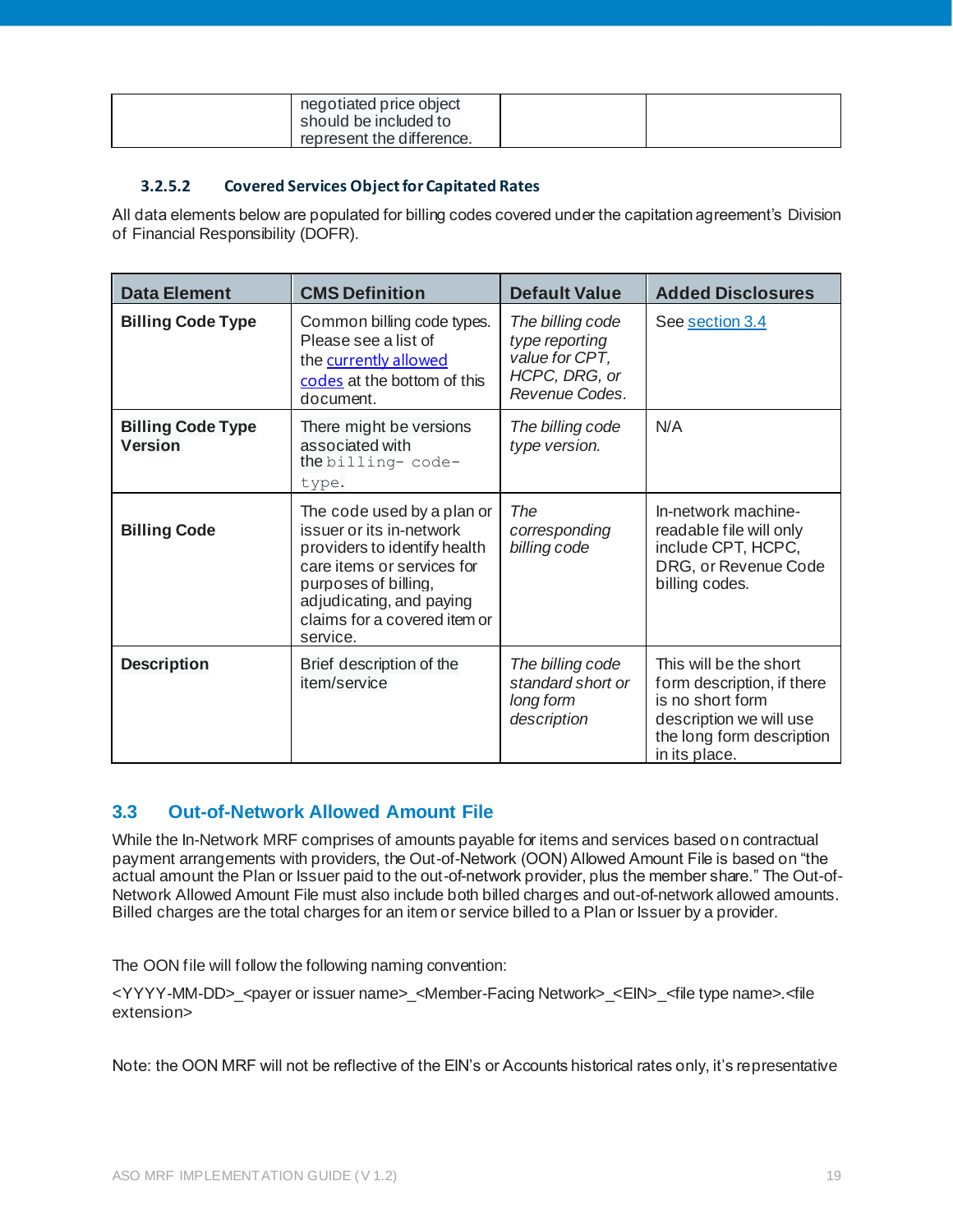of a sample of claims history per plan. The final OON MRF combines rates for plans in the same network with the same EIN into a single file.

## **3.3.1 Out-Of-Network Allowed Amount File Data Elements**

<span id="page-19-0"></span>At a high level, the Out-of-Network Allowed Amount File includes:

| <b>Data Element</b>                       | <b>CMS Definition</b>                                                                                                                                                                                                                                                                                                                                                                                           | <b>Default Value</b>                                                        | <b>Added Disclaimers</b>                                                                                                                                     |
|-------------------------------------------|-----------------------------------------------------------------------------------------------------------------------------------------------------------------------------------------------------------------------------------------------------------------------------------------------------------------------------------------------------------------------------------------------------------------|-----------------------------------------------------------------------------|--------------------------------------------------------------------------------------------------------------------------------------------------------------|
| <b>Entity Name</b>                        | The legal name of the<br>entity publishing the machine<br>readable file.                                                                                                                                                                                                                                                                                                                                        | "Blue Cross and Blue Shield N/A<br>of <state>"</state>                      |                                                                                                                                                              |
| <b>Entity Type</b>                        | The type of entity that is<br>publishing the machine readable<br>file (a group health plan, health<br>insurance issuer, or a third party<br>with which the plan or issuer has<br>contracted to provide the<br>required information, such as a<br>third-party administrator, a health<br>care claims clearinghouse, or a<br>health insurance issuer that has<br>contracted with a group health<br>plan sponsor). | "health insurance issuer"                                                   | In-network machine<br>readable file is available to<br>both ASO and non-ASO<br>plans, therefore, BCBSTX<br>s populating as "health<br>insurance issuer"      |
| <b>Last Updated</b><br>On                 | The date in which the file was<br>last updated. Date must be in an <yyyy-mm-dd><br/>ISO 8601 format</yyyy-mm-dd>                                                                                                                                                                                                                                                                                                |                                                                             | Represents the day of the<br>file generation                                                                                                                 |
| <b>Version</b>                            | The version of the schema for<br>the produced information                                                                                                                                                                                                                                                                                                                                                       | "1.0.0"                                                                     | This could change as new<br>CMS schema updates are<br>released                                                                                               |
| <b>Billing code</b>                       | Code used by a Plan, Issuer, or<br>health care provider to identify<br>health care items or services for<br>purposes of billing, adjudicating,<br>and paying claims for a covered<br>item or service                                                                                                                                                                                                            | The corresponding billing<br>code                                           | Out-of-network machine-<br>readable file will only<br>include CPT, DRG, or<br>Revenue Code billing<br>codes.                                                 |
| <b>Billing code</b><br>name               | This is name of the item/service<br>that is offered                                                                                                                                                                                                                                                                                                                                                             | The billing code standard<br>short form description                         | This will be the short form<br>description, if there is no<br>short form description<br>BCBSTX will use the long<br>form description in its<br>place.        |
| <b>Billing Code</b><br><b>Description</b> | Brief description of the<br>item/service                                                                                                                                                                                                                                                                                                                                                                        | The billing code standard<br>long form description                          | This will be the long form<br>description, if there is no<br>long form description,<br><b>BCBSTX will use the short</b><br>form description in its<br>place. |
| <b>Billing Code</b><br><b>Type</b>        | Common billing code types                                                                                                                                                                                                                                                                                                                                                                                       | The billing code type<br>reporting value for CPT,<br>DRG, or Revenue Codes. | See section 3.4                                                                                                                                              |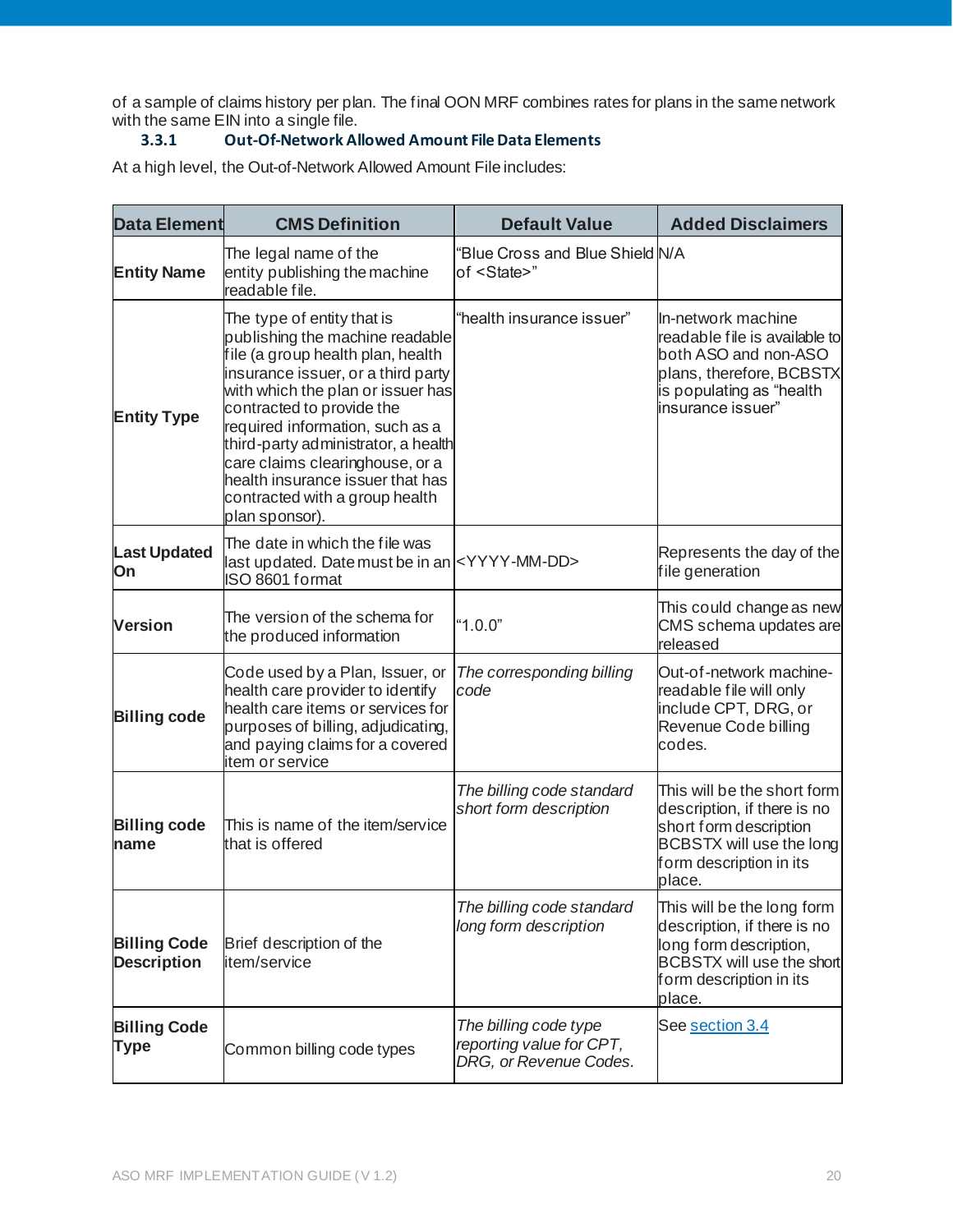| <b>Billing Code</b><br><b>Type Version</b> | There might be versions<br>associated with the billing code<br>type. For example, Medicare's<br>current (as of 5/24/21) MS-DRG<br>version is 37.2                                                                                                            | The billing code type<br>version.                                                                                                                                                                                                                   | N/A                                                                                                                                                                                                                                                                                                                                                                              |
|--------------------------------------------|--------------------------------------------------------------------------------------------------------------------------------------------------------------------------------------------------------------------------------------------------------------|-----------------------------------------------------------------------------------------------------------------------------------------------------------------------------------------------------------------------------------------------------|----------------------------------------------------------------------------------------------------------------------------------------------------------------------------------------------------------------------------------------------------------------------------------------------------------------------------------------------------------------------------------|
| <b>Allowed</b><br><b>Amount</b>            | The allowed amount must be<br>reported as the actual dollar<br>amount the plan or issuer paid to<br>the out-of-network provider for a<br>particular covered item or<br>service, plus the participant's,<br>beneficiary's, or enrollee's share<br>of the cost | $<$ X.XX $>$                                                                                                                                                                                                                                        | Reported if it has 20 or<br>more claims in the defined<br>lookback period. This is<br>the BCBS paid amount.                                                                                                                                                                                                                                                                      |
| <b>Billed Charge</b>                       | The total dollar amount charges<br>for an item or service billed to a<br>plan or issuer by an out-of-<br>network provider                                                                                                                                    | $<$ X.XX $>$                                                                                                                                                                                                                                        | Reported if it has 20 or<br>more claims in the defined<br>lookback period                                                                                                                                                                                                                                                                                                        |
| <b>TIN Type</b>                            | Contains tax information on the<br>place of business                                                                                                                                                                                                         | "EIN"                                                                                                                                                                                                                                               | "NPI" is used if a provider<br>uses their Social Security<br>Number as their TIN                                                                                                                                                                                                                                                                                                 |
| <b>TIN Value</b>                           | Either the unique Tax<br><b>Identification Number issued by</b><br>the Internal Revenue Service<br>(IRS) for type "EIN" or the<br>provider's NPI for TIN type "NPI"                                                                                          | <tax id="" number=""><br/>Example: XXXXXXXXX</tax>                                                                                                                                                                                                  | NPI is used again if a<br>provider uses their social<br>security number as their<br>TIN.                                                                                                                                                                                                                                                                                         |
| <b>Place of</b><br><b>Service Code</b>     | CMS-maintained two-digit<br>codes available on CMS' website                                                                                                                                                                                                  | Possible Values: 00, 01, 03<br>02, 08, 09, 10, 11, 12, 13,<br>14, 15, 17, 18, 19, 20, 21,<br>22, 23, 24, 25, 26, 31, 32,<br>33, 41, 42, 49, 50, 51, 52,<br>53, 54, 55, 56, 57, 58, 60,<br>61, 62, 65, 71, 72, 81, 95, 99 will only be populated for | The CMS place-of-service<br>codes associated with the<br>negotiated rate site of<br>service<br><b>Place of Service Codes</b><br>"professional" providers                                                                                                                                                                                                                         |
| <b>Billing Class</b>                       | Allowed values: "professional"<br>"institutional"                                                                                                                                                                                                            | "professional" or<br>"institutional"                                                                                                                                                                                                                | "Professional" is used<br>when reporting rates for<br>professionals (individual<br>providers, medical groups,<br>etc.) and "institutional"<br>when reporting rates for<br>facilities (hospitals, etc.)<br>Note: Providers who bill<br>on UB-04s will be<br>populated as "institutional"<br>and providers who bill on<br>CMS/HCFA 1500s will be<br>populated as<br>'professional" |
| <b>Billing Code</b>                        | An array of strings. There are                                                                                                                                                                                                                               | N/A                                                                                                                                                                                                                                                 | Not reporting on or                                                                                                                                                                                                                                                                                                                                                              |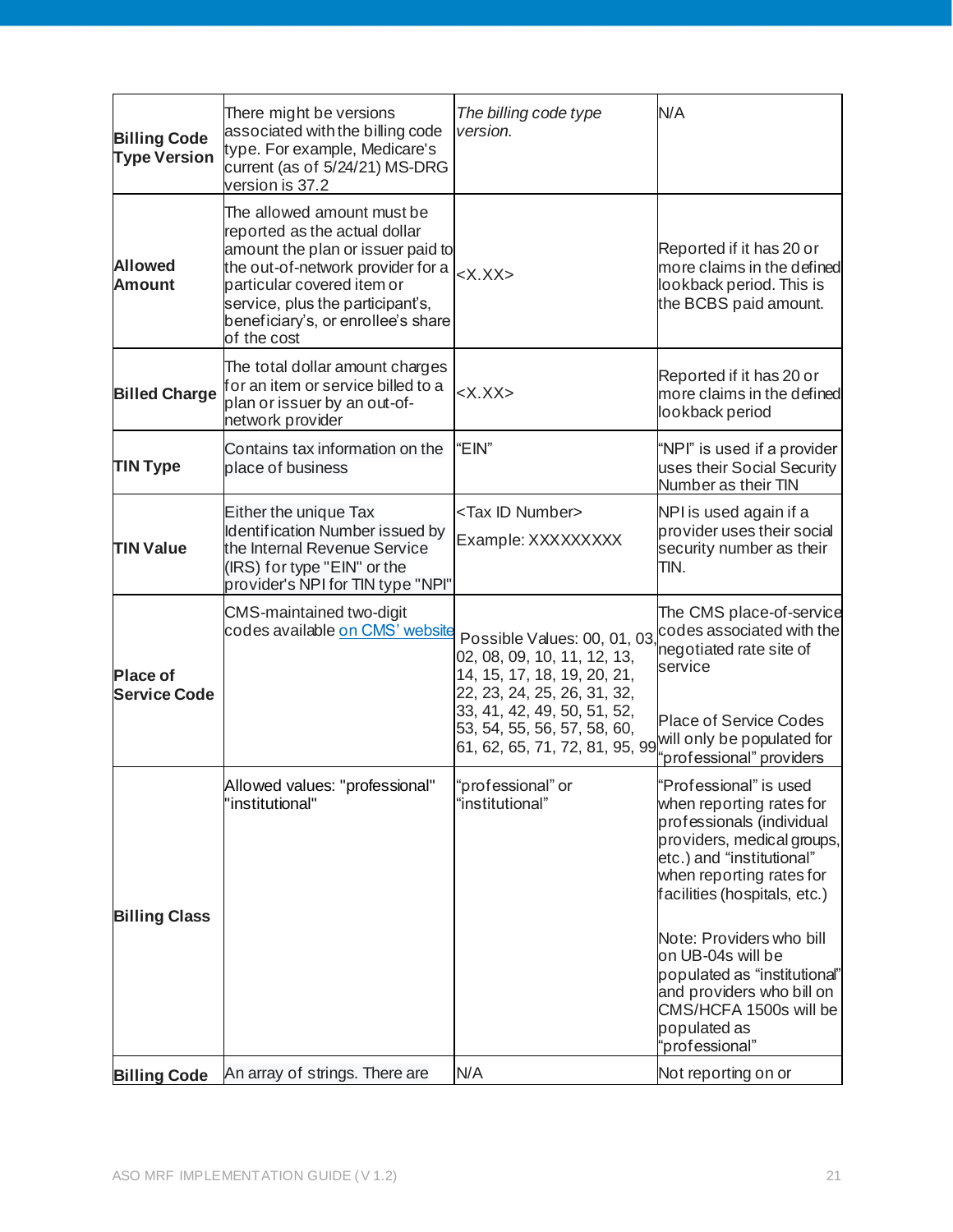| <b>Modifier</b> | certain billing code types that<br>allow for modifiers (e.g., the CPT<br>coding type allows for modifiers).<br>If a negotiated rate for a billing<br>code type is dependent on a<br>modifier for the reported item or<br>service, then an additional<br>negotiated price object should be<br>included to represent the<br>difference. |                                                                                                                                             | populating rates based on<br>the billing code modifier             |
|-----------------|---------------------------------------------------------------------------------------------------------------------------------------------------------------------------------------------------------------------------------------------------------------------------------------------------------------------------------------|---------------------------------------------------------------------------------------------------------------------------------------------|--------------------------------------------------------------------|
| <b>NPI</b>      | An array of individual (type 1 &<br>2) provider identification<br>numbers (NPI)                                                                                                                                                                                                                                                       | The providers National<br>Provider Identifier (NPI)<br>associated with the Tax<br><b>Identification Number (TIN)</b><br>and negotiated rate | If a provider does not<br>have an NPI, BCBSTX<br>uses "9999999999" |

#### <span id="page-21-0"></span>**3.3.2 Patient Privacy Requirement for Out of Network**

To ensure patient privacy, Payers or Issuers are required to only publish unique bill charge and allowed amount combinations for providers with **20** or more occurrences per coverage agreement (plan), billing code, TIN, NPI, and place of service.

**Note: If the twenty (20) occurrence minimum is not met, the unique bill and charge allowed amount combinations will not be included in the machine readable file.** A reported allowed amount may not reflect the price history for all coverage options reported in the table of contents due aggregation of rates following the minimum claims calculations.

Since volume will vary in each lookback period associated with the month of file publication, it is possible for a unique bill charge and allowed amount combination to appear and disappear in the Out-of-Network file from month-to-month.

If for a given plan there are no out-of-network values for a given month, the file header will be published with the current date and no data included.

## <span id="page-21-1"></span>**3.4 Billing Code Types**

Negotiated rates for items and services can come from a variety of billing code standards. Below is a list of the billing code types BCBSTX reports in the in-network and out-of-network machine-readable files. For a complete list of all allowable billing code type values visit th[e CMS GitHub site.](https://github.com/CMSgov/price-transparency-guide)

| <b>Standard Name</b>                       | <b>Reporting</b><br><b>Value</b> | <b>Additional Information</b>       |
|--------------------------------------------|----------------------------------|-------------------------------------|
| <b>Current Procedural Terminology</b>      | CPT                              | <b>American Medical Association</b> |
| Healthcare Common Procedural Coding System | <b>HCPCS</b>                     | <b>CMS HCPCS</b>                    |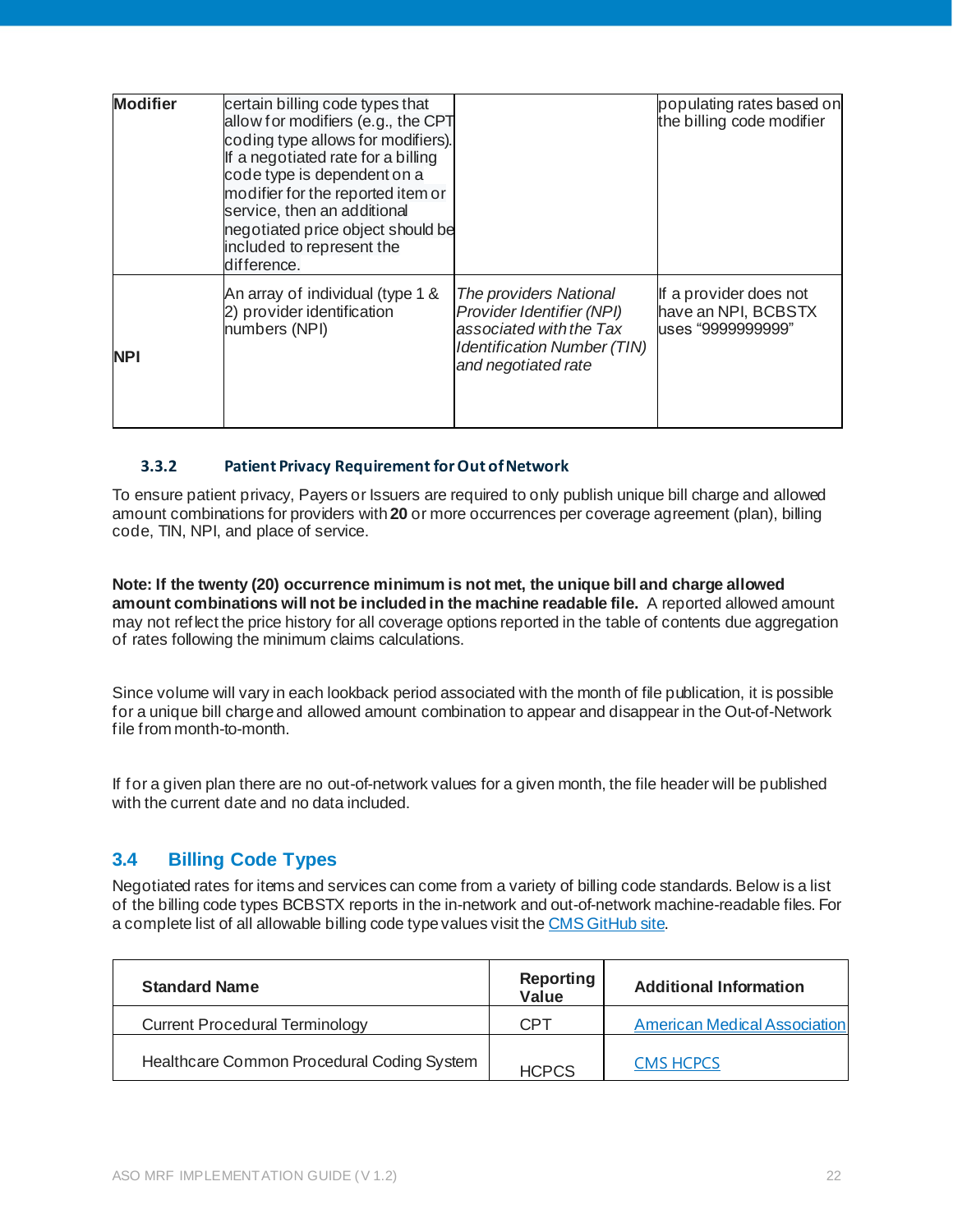| Revenue Code                                               | <b>RC</b> | What is a revenue code                                                                                                                                                                                    |
|------------------------------------------------------------|-----------|-----------------------------------------------------------------------------------------------------------------------------------------------------------------------------------------------------------|
| <b>Medicare Severity Diagnosis Related Groups</b>          | MS-DRG    | <b>CMS DRGs</b>                                                                                                                                                                                           |
| <b>Refined Diagnosis Related Groups</b>                    | R-DRG     |                                                                                                                                                                                                           |
| <b>Severity Diagnosis Related Groups</b>                   | S-DRG     |                                                                                                                                                                                                           |
| All Patient, Severity-Adjusted Diagnosis Related<br>Groups | APS-DRG   |                                                                                                                                                                                                           |
| All Patient Diagnosis Related Groups                       | AP-DRG    |                                                                                                                                                                                                           |
| All Patient Refined Diagnosis Related Groups               | APR-DRG   | <b>AHRQ documentation</b>                                                                                                                                                                                 |
| Local Code Processing                                      | Local     |                                                                                                                                                                                                           |
| Custom Code                                                | CSTM-00   | Represents all possible billing<br>code values for the defined<br>billing code type. Typically this<br>can be used when a<br>negotiated arrangement<br>applies to all codes under a<br>billing code type. |

# <span id="page-22-0"></span>**3.5 Place of Service Codes**

The following codes are the descriptions associated with the CMS PoS codes.

| <b>PoS</b> | <b>Description</b>                               |
|------------|--------------------------------------------------|
| 1          | Pharmacy                                         |
| 2          | Telehealth Provided Other than in Patient's Home |
| 3          | School                                           |
| 4          | Homeless Shelter                                 |
| 5          | Indian Health Service Free-standing Facility     |
| 6          | Indian Health Service Provider-based facility    |
| 7          | Tribal 638 Free-Standing Facility                |
| 8          | Tribal 638 Provider-based Facility               |
| 9          | Prison/Correctional Facility                     |
| 10         | Telehealth Provided in Patient's Home            |
| 11         | Office                                           |
| 12         | Home                                             |
| 13         | <b>Assisted Living Facility</b>                  |
| 14         | Group Home*                                      |
| 15         | <b>Mobile Unit</b>                               |
| 16         | <b>Temporary Lodging</b>                         |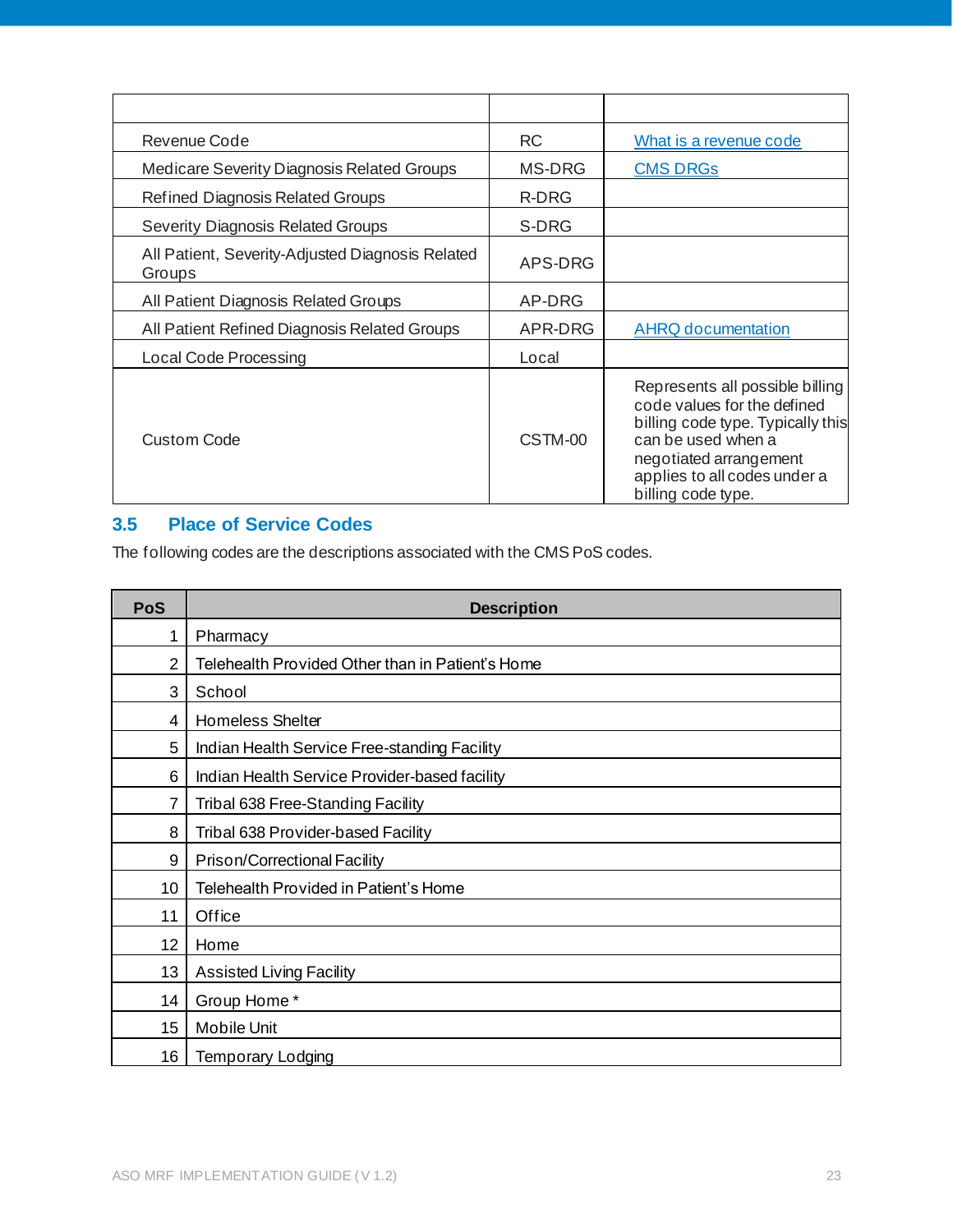| 17 | Walk-in Retail Health Clinic                                           |
|----|------------------------------------------------------------------------|
| 18 | Place of Employment-worksite                                           |
| 19 | Off Campus-Outpatient Hospital                                         |
| 20 | <b>Urgent Care Facility</b>                                            |
| 21 | <b>Inpatient Hospital</b>                                              |
| 22 | On Campus-Outpatient Hospital                                          |
| 23 | Emergency Room - Hospital                                              |
| 24 | <b>Ambulatory Surgical Center</b>                                      |
| 25 | <b>Birthing Center</b>                                                 |
| 31 | <b>Skilled Nursing Facility</b>                                        |
| 32 | <b>Nursing Facility</b>                                                |
| 33 | <b>Custodial Care Facility</b>                                         |
| 34 | Hospice                                                                |
| 41 | Ambulance - Land                                                       |
| 42 | Ambulance - Air or Water                                               |
| 49 | Independent Clinic                                                     |
| 50 | <b>Federally Qualified Health Center</b>                               |
| 51 | Inpatient Psychiatric Facility                                         |
| 52 | Psychiatric Facility-Partial Hospitalization                           |
| 53 | <b>Community Mental Health Center</b>                                  |
| 54 | Intermediate Care Facility/ Individuals with Intellectual Disabilities |
| 55 | Residential Substance Abuse Treatment Facility                         |
| 56 | <b>Psychiatric Residential Treatment Center</b>                        |
| 57 | Non-residential Substance Abuse Treatment Facility                     |
| 58 | Non-residential Opioid Treatment Facility                              |
| 59 | Unassigned                                                             |
| 60 | <b>Mass Immunization Center</b>                                        |
| 61 | Comprehensive Inpatient Rehabilitation Facility                        |
| 62 | Comprehensive Outpatient Rehabilitation Facility                       |
| 65 | End-Stage Renal Disease Treatment Facility                             |
| 66 | Unassigned                                                             |
| 71 | <b>Public Health Clinic</b>                                            |
| 72 | <b>Rural Health Clinic</b>                                             |
| 81 | Independent Laboratory                                                 |
| 99 | <b>Other Place of Service</b>                                          |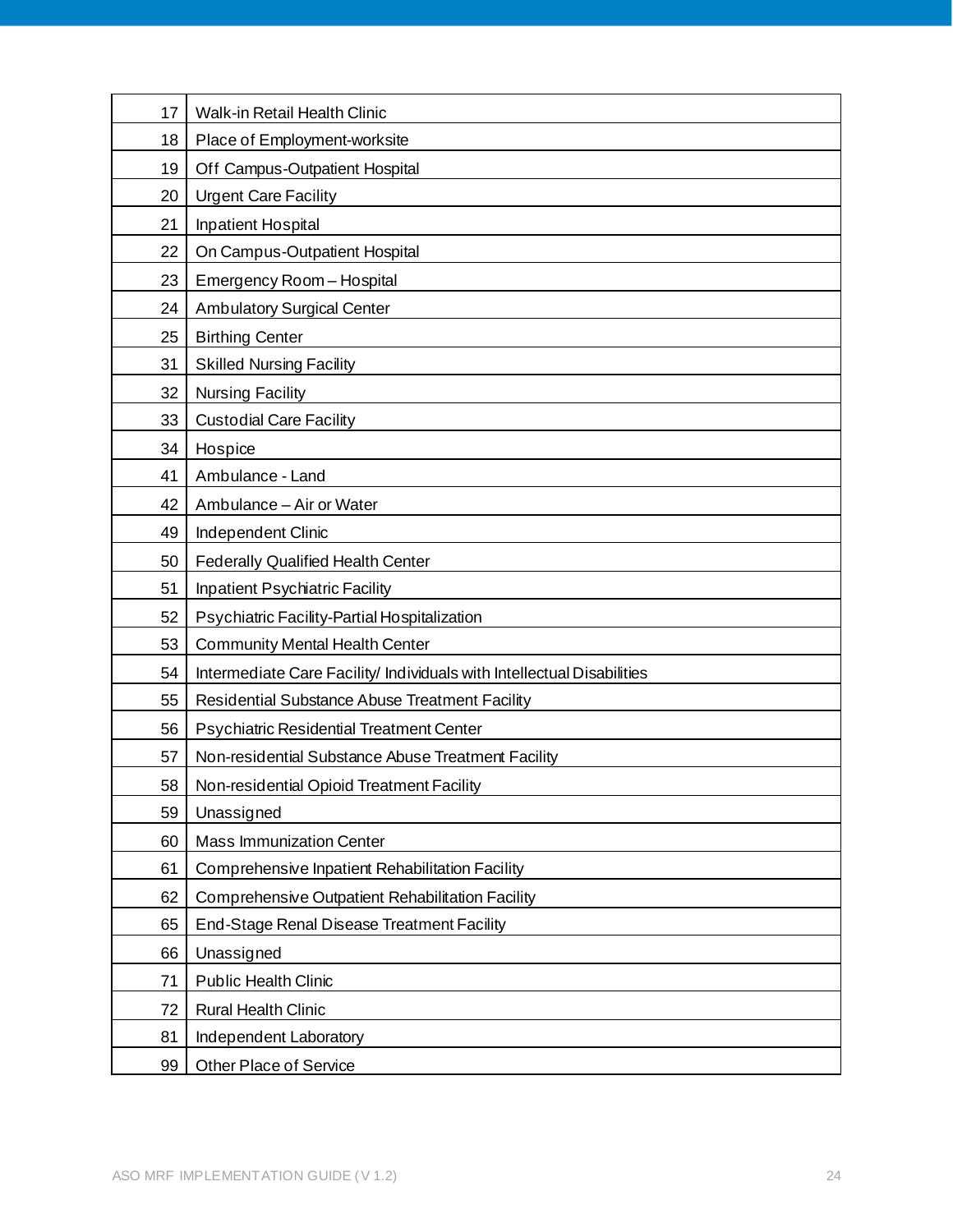# <span id="page-24-0"></span>**4 Data Retention**

Only the most recent version of the rate files will be maintained in an online version. Accounts wishing to access historic records for internal analytics or inquiries are encouraged to download and store the available data each month.

MRF data is stored for seven years offline. Inquiries for historic data, required for an investigation or audit may be obtained upon request and validation. For questions, refer to sectio[n 1.3 Contact Information.](#page-2-3)

# <span id="page-24-1"></span>**5 Definitions**

| <b>Term</b>                                                       | <b>Definition</b>                                                                                                                                                                                                                                                                                                                                                                                                                              |
|-------------------------------------------------------------------|------------------------------------------------------------------------------------------------------------------------------------------------------------------------------------------------------------------------------------------------------------------------------------------------------------------------------------------------------------------------------------------------------------------------------------------------|
| <b>Billed charge</b>                                              | Total charges for an item or service billed to a group health plan or<br>health insurance issuer by a provider.                                                                                                                                                                                                                                                                                                                                |
| <b>Billing code</b>                                               | Code used by a group health plan or health insurance issuer or<br>provider to identify health care items or services for purposes of<br>billing, adjudicating, and paying claims for a covered item or service,<br>including the Current Procedural Terminology (CPT) code,<br>Healthcare Common Procedure Coding System (HCPCS) code,<br>Diagnosis-Related Group (DRG) code, National Drug Code (NDC),<br>or another common payer identifier. |
| <b>Centers for Medicare and</b><br><b>Medicaid Services (CMS)</b> | Federal agency within the United States Department of Health and<br>Human Services (HHS) that administers the Medicare program and<br>works in partnership with state governments to administer Medicaid,<br>the Children's Health Insurance Program (CHIP), and health<br>insurance portability standards.                                                                                                                                    |
| <b>Covered items or services</b>                                  | Items or services, the costs for which are payable, in whole or in<br>part, under the terms of a group health plan or health insurance<br>coverage.                                                                                                                                                                                                                                                                                            |
| <b>Derived amount</b>                                             | The price that a group health plan or health insurance issuer assigns<br>to an item or service for the purpose of internal accounting,<br>reconciliation with providers, or submitting data.                                                                                                                                                                                                                                                   |
| <b>Diagnosis Related Group</b><br>(DRG)                           | A patient classification scheme which provides a means of relating<br>the type of patients a hospital treats (i.e., its case mix) to the costs<br>incurred by the hospital                                                                                                                                                                                                                                                                     |
| <b>Employer Identification</b><br>Number (EIN)                    | The Employer Identification Number is a unique nine-digit number<br>assigned by the Internal Revenue Service to business entities<br>operating in the United States for the purposes of identification.                                                                                                                                                                                                                                        |
| <b>Health Insurance and</b><br><b>Oversight System (HIOS) ID</b>  | Health Insurance Oversight System (HIOS) number that uniquely<br>identifies each new qualified health plan (QHP) approved by CMS.                                                                                                                                                                                                                                                                                                              |